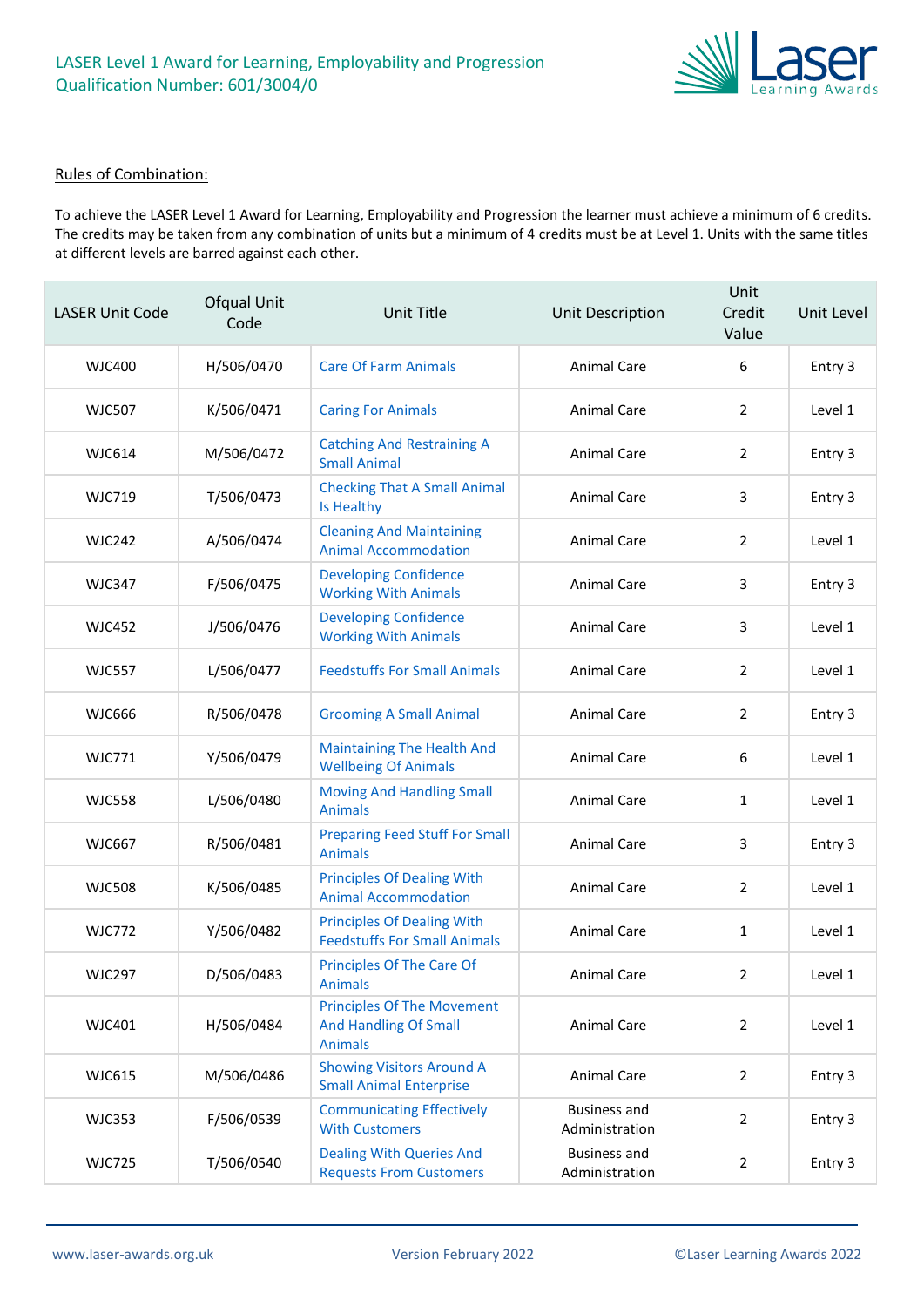

| <b>LASER Unit Code</b> | Ofqual Unit<br>Code | <b>Unit Title</b>                                                                                                                          | Unit Description                      | Unit<br>Credit<br>Value | Unit Level |
|------------------------|---------------------|--------------------------------------------------------------------------------------------------------------------------------------------|---------------------------------------|-------------------------|------------|
| <b>WJC249</b>          | A/506/0541          | <b>Effective Relationships With</b><br><b>Customers And Colleagues</b>                                                                     | <b>Business and</b><br>Administration | $\overline{2}$          | Entry 3    |
| <b>WJC354</b>          | F/506/0542          | <b>Handling Mail</b>                                                                                                                       | <b>Business and</b><br>Administration | 2                       | Level 1    |
| <b>WJC457</b>          | J/506/0543          | <b>Handling Telephone Calls</b><br><b>From Customers</b>                                                                                   | <b>Business and</b><br>Administration | 2                       | Entry 3    |
| <b>WJC563</b>          | L/506/0544          | <b>Principles Of Sales</b>                                                                                                                 | <b>Business and</b><br>Administration | $\overline{2}$          | Level 1    |
| <b>WJC673</b>          | R/506/0545          | Professional Behaviour In An<br><b>Office Environment</b>                                                                                  | <b>Business and</b><br>Administration | $\mathbf{1}$            | Entry 3    |
| <b>WJC778</b>          | Y/506/0546          | <b>Reception And Filing Skills</b>                                                                                                         | <b>Business and</b><br>Administration | 3                       | Entry 3    |
| <b>WJC302</b>          | D/506/0547          | <b>Reception Skills</b>                                                                                                                    | <b>Business and</b><br>Administration | $\overline{2}$          | Level 1    |
| <b>WJC513</b>          | K/506/0549          | <b>Understanding Business</b>                                                                                                              | <b>Business and</b><br>Administration | 3                       | Level 1    |
| <b>WJC407</b>          | H/506/0548          | <b>Understanding Business</b><br>Communication                                                                                             | <b>Business and</b><br>Administration | 3                       | Level 1    |
| <b>WJC303</b>          | D/506/0550          | <b>Understanding Business</b><br><b>Language And Terminology</b>                                                                           | <b>Business and</b><br>Administration | 3                       | Level 1    |
| <b>WJC408</b>          | H/506/0551          | <b>Understanding Business</b><br><b>Meeting Techniques</b>                                                                                 | <b>Business and</b><br>Administration | 3                       | Level 1    |
| <b>WJC514</b>          | K/506/0552          | <b>Understanding Enterprise</b>                                                                                                            | <b>Business and</b><br>Administration | $\overline{2}$          | Level 1    |
| <b>WJC620</b>          | M/506/0553          | <b>Using A Filing System</b>                                                                                                               | <b>Business and</b><br>Administration | $\overline{2}$          | Level 1    |
| <b>WJC726</b>          | T/506/0554          | <b>Using Office Equipment</b>                                                                                                              | <b>Business and</b><br>Administration | $\overline{2}$          | Entry 3    |
| <b>WJC250</b>          | A/506/0555          | <b>Using Office Equipment</b>                                                                                                              | <b>Business and</b><br>Administration | $\mathcal{P}$           | Level 1    |
| <b>WJC281</b>          | A/506/0961          | <b>Dementia Awareness</b>                                                                                                                  | Child, Health and Social<br>Care      | $\overline{3}$          | Level 1    |
| <b>WJC490</b>          | J/506/0963          | Health And Safety In Health,<br><b>Social Care And Children's</b><br><b>And Young People's Settings</b>                                    | Child, Health and Social<br>Care      | 3                       | Entry 3    |
| <b>WJC596</b>          | L/506/0964          | <b>Learning Disability</b>                                                                                                                 | Child, Health and Social<br>Care      | 3                       | Level 1    |
| <b>WJC703</b>          | R/506/0965          | <b>Mental Health</b>                                                                                                                       | Child, Health and Social<br>Care      | 3                       | Level 1    |
| <b>WJC809</b>          | Y/506/0966          | <b>Physical Disability</b>                                                                                                                 | Child, Health and Social<br>Care      | 3                       | Level 1    |
| <b>WJC332</b>          | D/506/0967          | <b>Preparing Nutritious Food For</b><br><b>Children And Young People</b>                                                                   | Child, Health and Social<br>Care      | 4                       | Entry 3    |
| <b>WJC437</b>          | H/506/0968          | <b>Principles And Values In</b><br><b>Health And Social Care, Adults</b><br>And Children And Young<br>People, Early Years And<br>Childcare | Child, Health and Social<br>Care      | $\overline{2}$          | Entry 3    |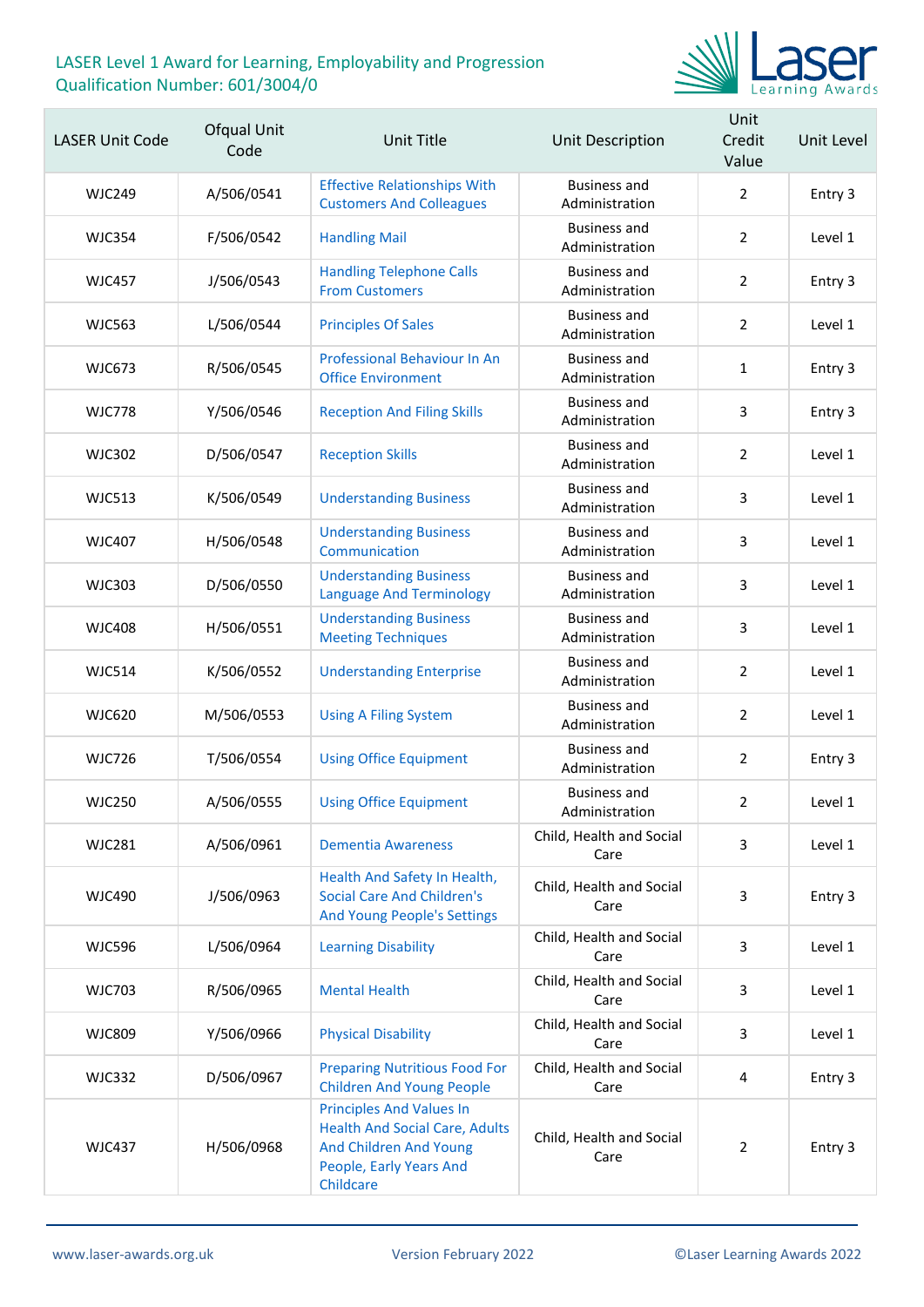

| <b>LASER Unit Code</b> | Ofqual Unit<br>Code | Unit Title                                                                                                                                      | Unit Description                             | Unit<br>Credit<br>Value | Unit Level |
|------------------------|---------------------|-------------------------------------------------------------------------------------------------------------------------------------------------|----------------------------------------------|-------------------------|------------|
| <b>WJC542</b>          | K/506/0969          | <b>Protection And Safeguarding</b><br>In Health And Social Care<br><b>Adults And Children And</b><br>Young People, Early Years And<br>Childcare | Child, Health and Social<br>Care             | $\overline{2}$          | Entry 3    |
| <b>WJC333</b>          | D/506/0970          | <b>Skills In Caring For Young</b><br>Children                                                                                                   | Child, Health and Social<br>Care             | 3                       | Level 1    |
| <b>WJC438</b>          | H/506/0971          | The Adult Social Care Sector                                                                                                                    | Child, Health and Social<br>Care             | $\mathbf{1}$            | Level 1    |
| <b>WJC543</b>          | K/506/0972          | The Development Of<br>Intellectual, Language And<br><b>Communication Skills In</b><br>Children                                                  | Child, Health and Social<br>Care             | 3                       | Level 1    |
| <b>WJC757</b>          | T/506/0974          | <b>Understanding Child</b><br>Development                                                                                                       | Child, Health and Social<br>Care             | 3                       | Level 1    |
| <b>WJC282</b>          | A/506/0975          | <b>Understanding Growth And</b><br><b>Social And Emotional</b><br>Development In Children                                                       | Child, Health and Social<br>Care             | 3                       | Level 1    |
| <b>WJC385</b>          | F/506/0976          | <b>Understanding Human</b><br><b>Growth And Development</b>                                                                                     | Child, Health and Social<br>Care             | 3                       | Entry 3    |
| <b>WJC491</b>          | J/506/0977          | <b>Understanding Play</b>                                                                                                                       | Child, Health and Social<br>Care             | 3                       | Level 1    |
| <b>WJC597</b>          | L/506/0978          | <b>Using Craft Activities With</b><br><b>Children And Young People</b>                                                                          | Child, Health and Social<br>Care             | 3                       | Level 1    |
| <b>WJC704</b>          | R/506/0979          | <b>Working In Health And Social</b><br><b>Care And Children's And</b><br><b>Young People's Settings</b>                                         | Child, Health and Social<br>Care             | $\overline{2}$          | Entry 3    |
| <b>WJC622</b>          | M/506/0570          | <b>Assertiveness And Decision</b><br><b>Making Skills</b>                                                                                       | Choices, Goals and<br><b>Decision Making</b> | 3                       | Entry 3    |
| <b>WJC728</b>          | T/506/0571          | <b>Developing Personal</b><br><b>Development Skills</b>                                                                                         | Choices, Goals and<br><b>Decision Making</b> | 3                       | Level 1    |
| <b>WJC252</b>          | A/506/0572          | <b>Developing Personal</b><br><b>Development Skills</b>                                                                                         | Choices, Goals and<br><b>Decision Making</b> | 3                       | Level 2    |
| <b>WJC356</b>          | F/506/0573          | <b>Improving Assertiveness And</b><br><b>Decision Making</b>                                                                                    | Choices, Goals and<br><b>Decision Making</b> | 3                       | Level 1    |
| <b>WJC460</b>          | J/506/0574          | <b>Making Choices In Pursuit Of</b><br><b>Personal Goals</b>                                                                                    | Choices, Goals and<br><b>Decision Making</b> | 3                       | Entry 3    |
| <b>WJC566</b>          | L/506/0575          | Making Choices In Pursuit Of<br><b>Personal Goals</b>                                                                                           | Choices, Goals and<br><b>Decision Making</b> | 3                       | Level 1    |
| <b>WJC676</b>          | R/506/0576          | <b>Personal Development</b>                                                                                                                     | Choices, Goals and<br><b>Decision Making</b> | $\mathbf{1}$            | Entry 3    |
| <b>WJC780</b>          | Y/506/0577          | <b>Personal Development</b>                                                                                                                     | Choices, Goals and<br><b>Decision Making</b> | 3                       | Level 1    |
| <b>WJC305</b>          | D/506/0578          | <b>Recognising Own Skills For</b><br><b>Personal Development</b>                                                                                | Choices, Goals and<br><b>Decision Making</b> | 3                       | Entry 3    |
| <b>WJC410</b>          | H/506/0579          | <b>Reviewing And Reflecting On</b><br><b>Own Progress</b>                                                                                       | Choices, Goals and<br><b>Decision Making</b> | 3                       | Entry 3    |
| <b>WJC781</b>          | Y/506/0580          | <b>Setting Goals For Personal</b><br>Development                                                                                                | Choices, Goals and<br><b>Decision Making</b> | 3                       | Entry 3    |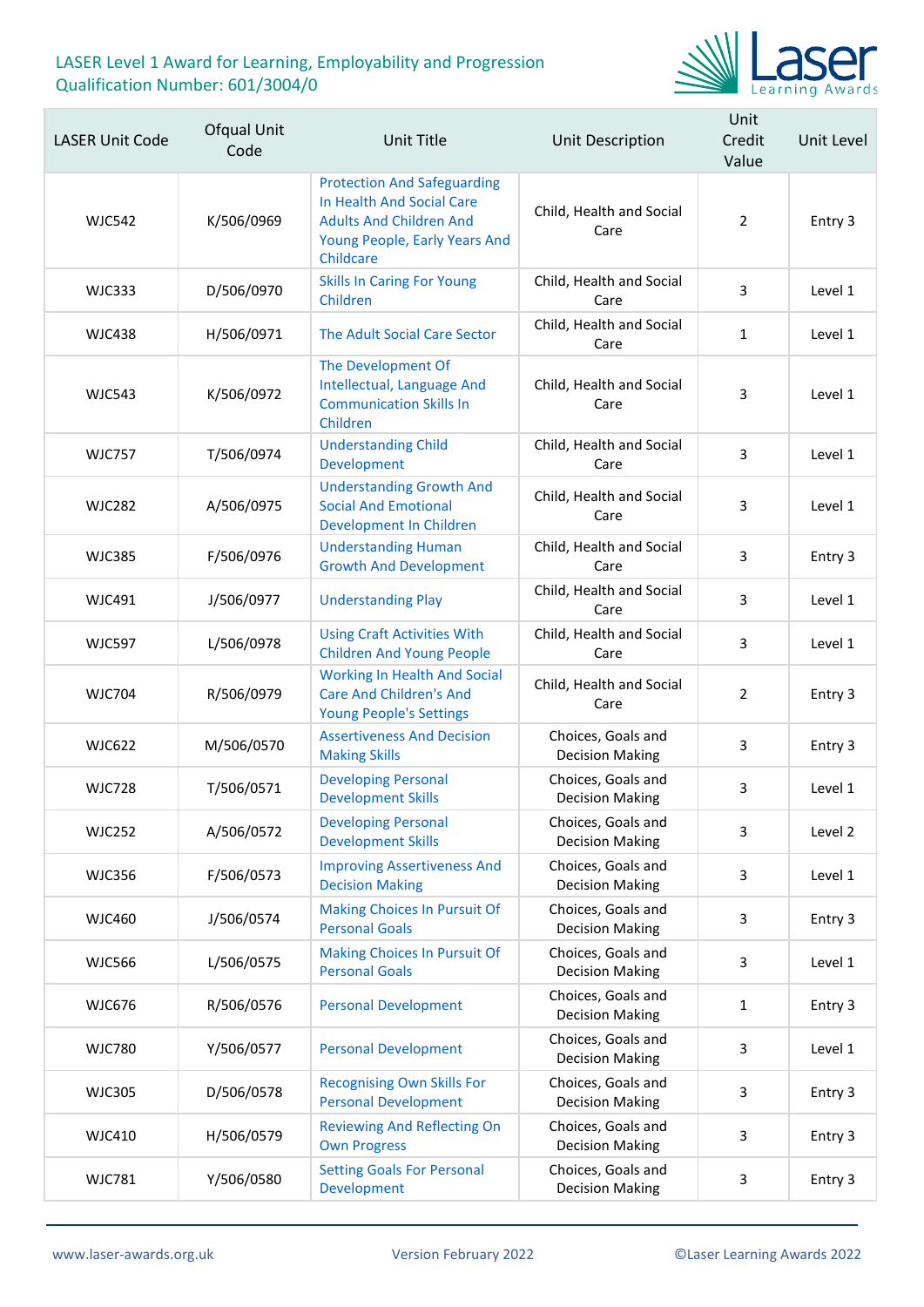

| <b>LASER Unit Code</b> | Ofqual Unit<br>Code | <b>Unit Title</b>                                                                      | Unit Description                             | Unit<br>Credit<br>Value | Unit Level |
|------------------------|---------------------|----------------------------------------------------------------------------------------|----------------------------------------------|-------------------------|------------|
| WJC306                 | D/506/0581          | <b>Setting Goals For Personal</b><br>Development                                       | Choices, Goals and<br><b>Decision Making</b> | 3                       | Level 1    |
| <b>WJC411</b>          | H/506/0582          | <b>Setting Targets</b>                                                                 | Choices, Goals and<br><b>Decision Making</b> | 3                       | Entry 3    |
| <b>WJC516</b>          | K/506/0583          | <b>Understanding Risk And</b><br><b>Making Personal Decisions</b>                      | Choices, Goals and<br><b>Decision Making</b> | 3                       | Level 1    |
| <b>WJC350</b>          | F/506/0508          | <b>Brickwork</b>                                                                       | <b>Construction and Trades</b><br>Α          | 3                       | Entry 3    |
| <b>WJC616</b>          | M/506/0505          | <b>Brickwork: Assisting</b><br><b>Workshop Practice</b>                                | <b>Construction and Trades</b><br>A          | 3                       | Entry 3    |
| <b>WJC722</b>          | T/506/0506          | <b>Brickwork: Building A Half</b><br><b>Brick Wall Three Courses High</b>              | <b>Construction and Trades</b><br>A          | 3                       | Entry 3    |
| <b>WJC245</b>          | A/506/0507          | <b>Brickwork: Building A Three</b><br><b>Brick Square Hollow Pillar</b>                | <b>Construction and Trades</b><br>A          | 3                       | Entry 3    |
| <b>WJC454</b>          | J/506/0509          | <b>Building And Construction</b>                                                       | <b>Construction and Trades</b><br>A          | 3                       | Entry 3    |
| <b>WJC246</b>          | A/506/0510          | <b>Building Methods And</b><br><b>Construction Technology</b>                          | <b>Construction and Trades</b><br>A          | 3                       | Level 1    |
| <b>WJC351</b>          | F/506/0511          | <b>Carpentry And Joinery</b>                                                           | <b>Construction and Trades</b><br>A          | 3                       | Entry 3    |
| <b>WJC455</b>          | J/506/0512          | <b>Carpentry Hand Skills</b>                                                           | <b>Construction and Trades</b><br>A          | 3                       | Level 1    |
| <b>WJC560</b>          | L/506/0513          | <b>Carrying Out Woodwork</b><br><b>Operations</b>                                      | <b>Construction and Trades</b><br>A          | 3                       | Entry 3    |
| <b>WJC775</b>          | Y/506/0515          | <b>Constructing A Cavity Wall</b><br><b>Using Bricklaying Skills</b>                   | <b>Construction and Trades</b><br>A          | 3                       | Level 1    |
| <b>WJC300</b>          | D/506/0516          | <b>Constructing A Half Brick Wall</b><br><b>Using Bricklaying Skills</b>               | <b>Construction and Trades</b><br>A          | 3                       | Level 1    |
| WJC404                 | H/506/0517          | <b>Constructing A One Brick</b><br><b>Wide Wall Using Bricklaying</b><br><b>Skills</b> | <b>Construction and Trades</b><br>Α          | 3                       | Level 1    |
| <b>WJC670</b>          | R/506/0514          | <b>Constructing A Timber</b><br>Product                                                | <b>Construction and Trades</b><br>A          | 3                       | Level 1    |
| <b>WJC510</b>          | K/506/0518          | <b>Health And Safety:</b><br>Construction                                              | <b>Construction and Trades</b><br>A          | 3                       | Entry 3    |
| <b>WJC617</b>          | M/506/0519          | <b>Use Of Tools And Equipment</b><br><b>For Bricklaying</b>                            | <b>Construction and Trades</b><br>A          | 3                       | Level 1    |
| <b>WJC405</b>          | H/506/0520          | <b>Using And Maintaining</b><br><b>Woodworking Tools</b>                               | <b>Construction and Trades</b><br>A          | 3                       | Level 1    |
| <b>WJC511</b>          | K/506/0521          | <b>Woodworking Skills</b>                                                              | <b>Construction and Trades</b><br>A          | 3                       | Level 1    |
| <b>WJC720</b>          | T/506/0487          | <b>Assembling Units For Interiors</b>                                                  | <b>Construction and Trades</b><br>В          | $\mathbf{1}$            | Level 1    |
| <b>WJC509</b>          | K/506/0504          | <b>Basic Electrical Practices</b>                                                      | <b>Construction and Trades</b><br>B          | 3                       | Level 1    |
| <b>WJC243</b>          | A/506/0488          | <b>Fitting And Fixing Work</b><br><b>Surfaces</b>                                      | <b>Construction and Trades</b><br>В          | $\mathbf{1}$            | Level 1    |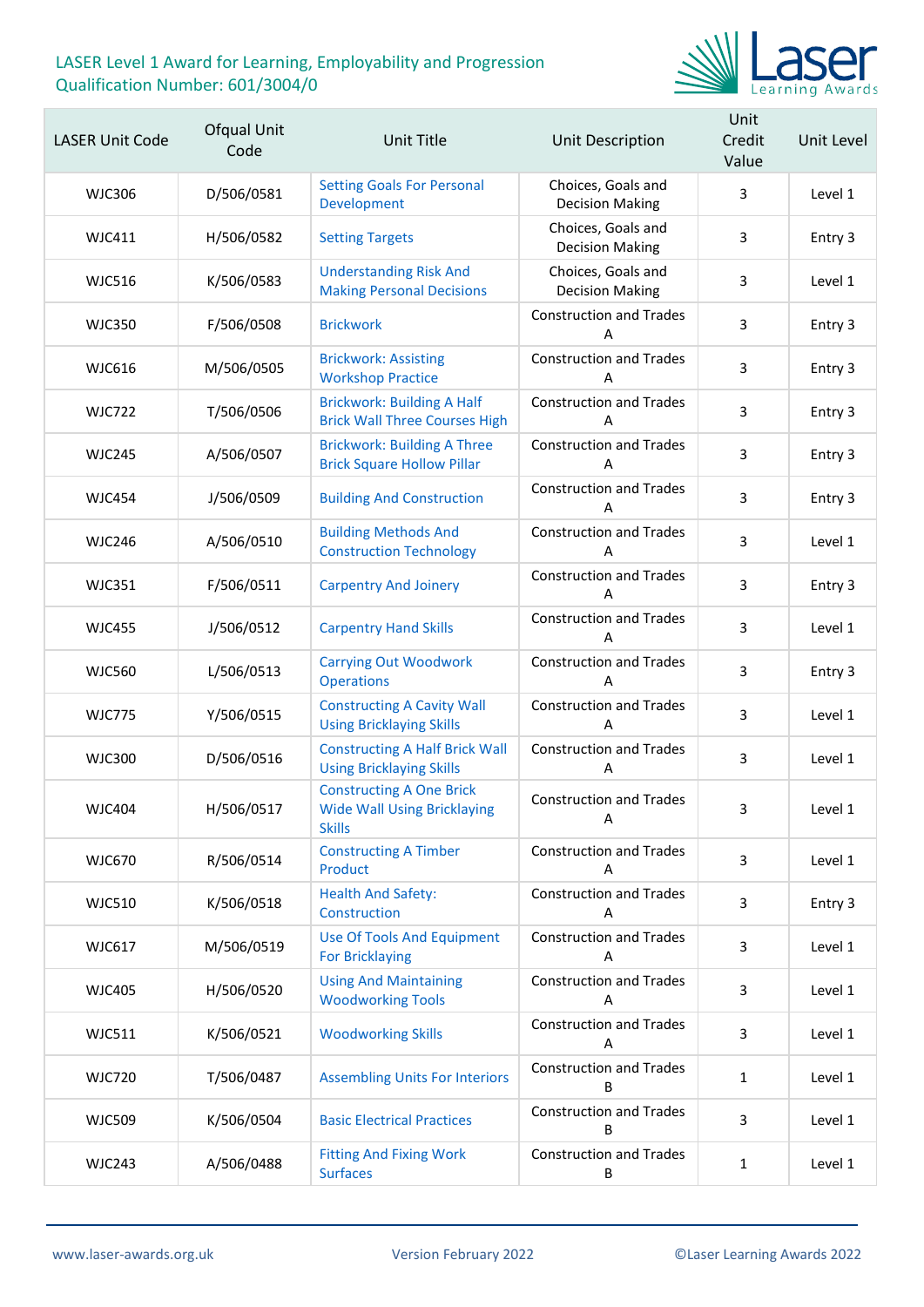

| <b>LASER Unit Code</b> | Ofqual Unit<br>Code | Unit Title                                                                      | Unit Description                    | Unit<br>Credit<br>Value | Unit Level |
|------------------------|---------------------|---------------------------------------------------------------------------------|-------------------------------------|-------------------------|------------|
| <b>WJC348</b>          | F/506/0489          | <b>Fitting Units For Interiors</b>                                              | <b>Construction and Trades</b><br>B | $\mathbf{1}$            | Level 1    |
| <b>WJC721</b>          | T/506/0490          | <b>Flooring Operations</b>                                                      | <b>Construction and Trades</b><br>R | 6                       | Entry 3    |
| <b>WJC244</b>          | A/506/0491          | <b>Painting And Decorating Skills</b>                                           | <b>Construction and Trades</b><br>R | $\overline{3}$          | Entry 3    |
| <b>WJC349</b>          | F/506/0492          | <b>Plastering Techniques</b>                                                    | <b>Construction and Trades</b><br>B | 3                       | Level 1    |
| <b>WJC453</b>          | J/506/0493          | <b>Plumbing In A Sink</b>                                                       | <b>Construction and Trades</b><br>R | 4                       | Level 1    |
| <b>WJC559</b>          | L/506/0494          | <b>Preparing Walls For</b><br><b>Decoration</b>                                 | <b>Construction and Trades</b><br>B | $\mathbf{1}$            | Level 1    |
| <b>WJC668</b>          | R/506/0495          | <b>Thinking About Next Steps In</b><br><b>Construction Trades</b>               | <b>Construction and Trades</b><br>B | $\mathbf{1}$            | Entry 3    |
| <b>WJC773</b>          | Y/506/0496          | <b>Using Decorative Paint Effects</b><br><b>For Interior Walls</b>              | <b>Construction and Trades</b><br>R | 3                       | Level 1    |
| <b>WJC298</b>          | D/506/0497          | <b>Using Floor And Wall Tiling</b><br><b>Techniques</b>                         | <b>Construction and Trades</b><br>B | 3                       | Level 1    |
| <b>WJC402</b>          | H/506/0498          | <b>Using Painting Skills For</b><br><b>Interior Walls</b>                       | <b>Construction and Trades</b><br>B | 3                       | Level 1    |
| <b>WJC669</b>          | R/506/0500          | <b>Using Plastering Skills -</b><br><b>Floating Coat To An Attached</b><br>Pier | <b>Construction and Trades</b><br>В | 3                       | Level 1    |
| <b>WJC774</b>          | Y/506/0501          | <b>Using Plastering Skills -</b><br><b>Plastering To A Window</b><br>Reveal     | <b>Construction and Trades</b><br>В | 3                       | Level 1    |
| <b>WJC299</b>          | D/506/0502          | Wallpapering                                                                    | <b>Construction and Trades</b><br>B | 3                       | Entry 3    |
| <b>WJC403</b>          | H/506/0503          | Wallpapering                                                                    | <b>Construction and Trades</b><br>В | 3                       | Level 1    |
| <b>WJC456</b>          | J/506/0526          | <b>Art And Design Project</b>                                                   | <b>Creative Arts</b>                | 4                       | Level 1    |
| <b>WJC618</b>          | M/506/0522          | Art And Design Project In 2 Or<br>3 Dimensions                                  | <b>Creative Arts</b>                | 3                       | Entry 3    |
| <b>WJC723</b>          | T/506/0523          | Art And Design: Using Colour                                                    | <b>Creative Arts</b>                | 3                       | Entry 3    |
| <b>WJC247</b>          | A/506/0524          | <b>Ceramics</b>                                                                 | <b>Creative Arts</b>                | 3                       | Level 1    |
| <b>WJC352</b>          | F/506/0525          | <b>Clothing Design</b>                                                          | <b>Creative Arts</b>                | 3                       | Entry 3    |
| <b>WJC561</b>          | L/506/0527          | <b>Core Skills For Art And Craft</b>                                            | <b>Creative Arts</b>                | 3                       | Entry 3    |
| WJC671                 | R/506/0528          | <b>Craft Skills</b>                                                             | <b>Creative Arts</b>                | 3                       | Level 1    |
| <b>WJC776</b>          | Y/506/0529          | <b>Developing Interior Design</b><br><b>Ideas</b>                               | <b>Creative Arts</b>                | 3                       | Level 1    |
| <b>WJC562</b>          | L/506/0530          | <b>Drawing And Painting</b>                                                     | <b>Creative Arts</b>                | 3                       | Entry 3    |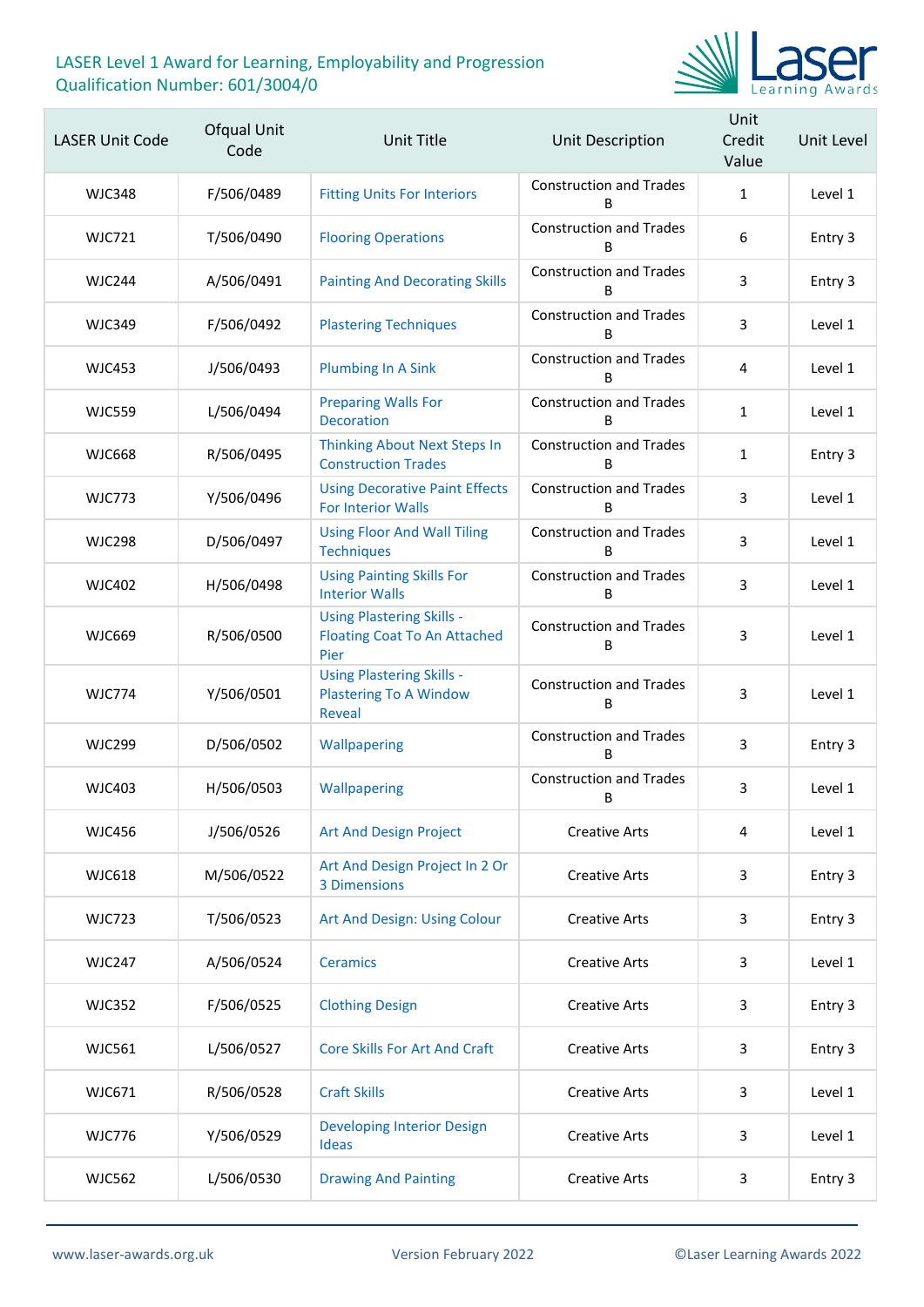

| <b>LASER Unit Code</b> | Ofqual Unit<br>Code | <b>Unit Title</b>                                                                                      | Unit Description     | Unit<br>Credit<br>Value | Unit Level |
|------------------------|---------------------|--------------------------------------------------------------------------------------------------------|----------------------|-------------------------|------------|
| WJC672                 | R/506/0531          | <b>Garment Making</b>                                                                                  | <b>Creative Arts</b> | 3                       | Entry 3    |
| <b>WJC777</b>          | Y/506/0532          | <b>Graphic Design</b>                                                                                  | <b>Creative Arts</b> | 3                       | Level 1    |
| <b>WJC301</b>          | D/506/0533          | <b>Mixed Media In 2D</b>                                                                               | <b>Creative Arts</b> | 3                       | Entry 3    |
| <b>WJC406</b>          | H/506/0534          | <b>Needle/Textile Crafts</b>                                                                           | <b>Creative Arts</b> | 3                       | Entry 3    |
| <b>WJC512</b>          | K/506/0535          | Photography                                                                                            | <b>Creative Arts</b> | 3                       | Level 1    |
| <b>WJC619</b>          | M/506/0536          | Sculpture                                                                                              | <b>Creative Arts</b> | 3                       | Level 1    |
| <b>WJC724</b>          | T/506/0537          | <b>Soft Furnishing</b>                                                                                 | <b>Creative Arts</b> | 3                       | Entry 3    |
| <b>WJC248</b>          | A/506/0538          | <b>Using Tools And Equipment</b><br><b>For Garment Making</b>                                          | <b>Creative Arts</b> | 3                       | Level 1    |
| <b>WJC750</b>          | T/506/0859          | <b>Carrying Out A Systematic</b><br><b>Cycle Check</b>                                                 | Cycle and Car Care   | 1                       | Level 1    |
| <b>WJC643</b>          | M/506/0861          | <b>Checking And Maintaining Car</b><br><b>Tyre Pressure And Tread</b>                                  | Cycle and Car Care   | $\mathbf{1}$            | Entry 3    |
| <b>WJC751</b>          | T/506/0862          | <b>Checking And Maintaining Car</b><br><b>Tyre Pressure And Tread</b>                                  | Cycle and Car Care   | 1                       | Level 1    |
| <b>WJC274</b>          | A/506/0863          | <b>Checking And Maintaining</b><br><b>Fluid Levels On A Car</b>                                        | Cycle and Car Care   | 1                       | Entry 3    |
| <b>WJC377</b>          | F/506/0864          | <b>Cleaning And Preparing A</b><br><b>Cycle For Use</b>                                                | Cycle and Car Care   | 1                       | Entry 3    |
| <b>WJC481</b>          | J/506/0865          | <b>Lubricating And Tensioning A</b><br><b>Single Speed Cycle Chain</b>                                 | Cycle and Car Care   | 1                       | Entry 3    |
| <b>WJC589</b>          | L/506/0866          | <b>Removing And Replacing A</b><br><b>Cycle Rim Brake Assembly</b>                                     | Cycle and Car Care   | $\mathbf{2}$            | Level 1    |
| <b>WJC694</b>          | R/506/0867          | <b>Removing And Replacing</b><br><b>Cycle Saddles And Seatposts</b><br><b>And Adjusting Handlebars</b> | Cycle and Car Care   | 1                       | Entry 3    |
| <b>WJC801</b>          | Y/506/0868          | <b>Removing And Replacing</b><br><b>Cycle Wheels, Tyres And Inner</b><br><b>Tubes</b>                  | Cycle and Car Care   | 1                       | Entry 3    |
| <b>WJC326</b>          | D/506/0869          | <b>Repairing A Cycle Puncture</b>                                                                      | Cycle and Car Care   | 1                       | Level 1    |
| <b>WJG572</b>          | D/617/3831          | <b>Routine Motorcycle</b><br><b>Maintenance Processes And</b><br>Procedures                            | Cycle and Car Care   | 4                       | Level 1    |
| <b>WJC327</b>          | D/506/0872          | <b>Routine Vehicle Checks</b>                                                                          | Cycle and Car Care   | 2                       | Entry 3    |
| <b>WJC431</b>          | H/506/0873          | <b>Routine Wheel And Tyre</b><br><b>Checks</b>                                                         | Cycle and Car Care   | $\overline{2}$          | Entry 3    |
| <b>WJC533</b>          | K/506/0874          | <b>Valeting A Car Interior</b>                                                                         | Cycle and Car Care   | 3                       | Entry 3    |
| <b>WJC275</b>          | A/506/0877          | <b>Valeting A Vehicle</b>                                                                              | Cycle and Car Care   | 4                       | Level 1    |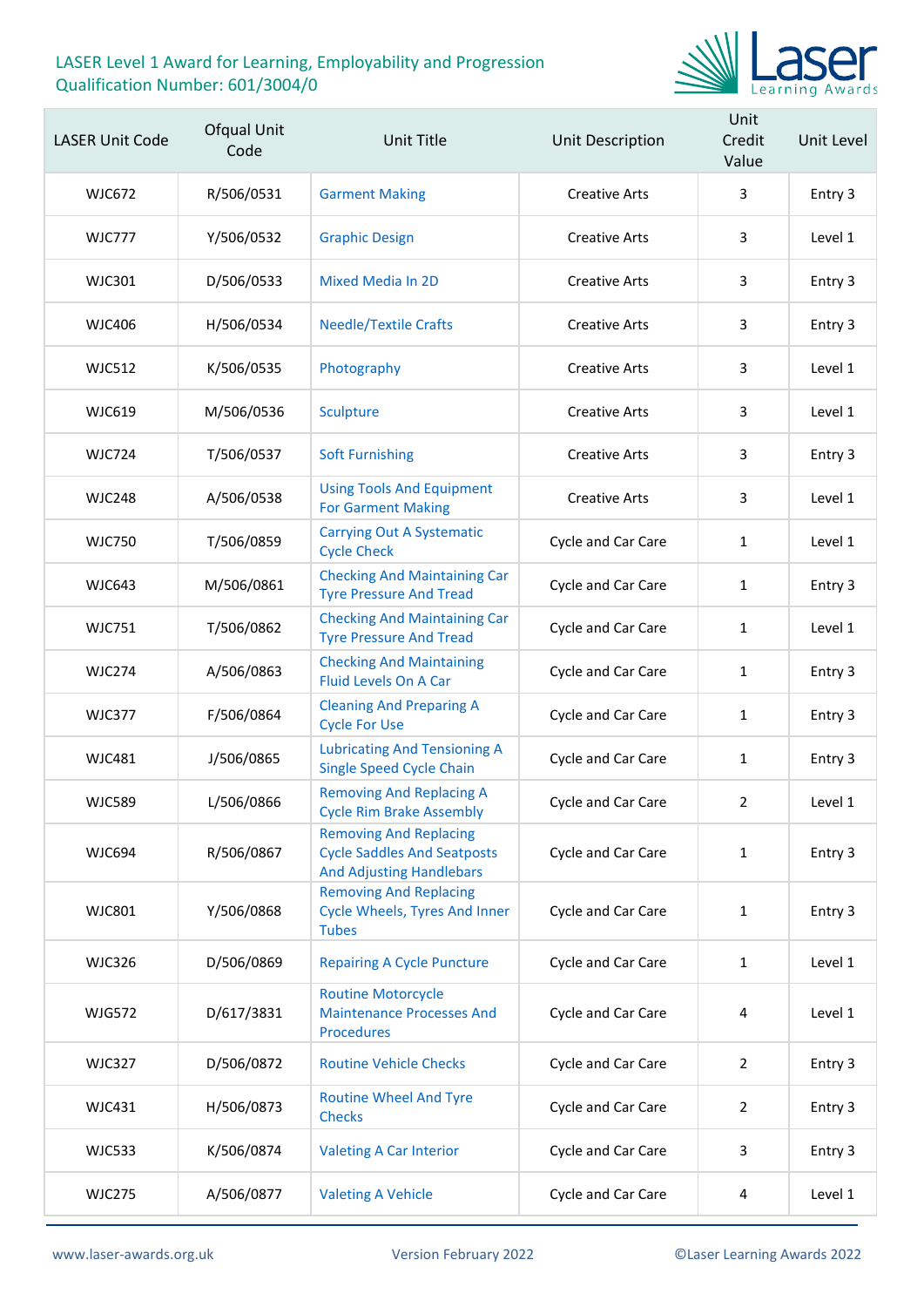

| <b>LASER Unit Code</b> | Ofqual Unit<br>Code | <b>Unit Title</b>                                                      | Unit Description            | Unit<br>Credit<br>Value | Unit Level |
|------------------------|---------------------|------------------------------------------------------------------------|-----------------------------|-------------------------|------------|
| <b>WJC482</b>          | J/506/0879          | <b>Vehicle Valeting</b>                                                | Cycle and Car Care          | 3                       | Entry 3    |
| <b>WJC378</b>          | F/506/0881          | <b>Washing, Waxing And</b><br><b>Polishing A Car Exterior</b>          | Cycle and Car Care          | 4                       | Entry 3    |
| <b>WJG563</b>          | A/617/3562          | <b>First Aid Requirements In The</b><br>Workplace                      | <b>Employability Skills</b> | 1                       | Level 1    |
| <b>WJC634</b>          | M/506/0746          | <b>Customer Service</b>                                                | <b>Employability Skills</b> | 3                       | Entry 3    |
| <b>WJC739</b>          | T/506/0747          | <b>Customer Service</b>                                                | <b>Employability Skills</b> | 3                       | Level 1    |
| <b>WJC263</b>          | A/506/0748          | <b>Developing Employability</b><br><b>Skills Through Group Work</b>    | <b>Employability Skills</b> | 3                       | Level 1    |
| <b>WJC369</b>          | F/506/0752          | <b>Enterprise Activity: Producing</b><br><b>Products Or Services</b>   | <b>Employability Skills</b> | 3                       | Entry 3    |
| <b>WJC471</b>          | J/506/0753          | Health, Safety And First Aid At<br><b>Work</b>                         | <b>Employability Skills</b> | 3                       | Level 1    |
| <b>WJC685</b>          | R/506/0755          | <b>Negotiation Skills</b>                                              | <b>Employability Skills</b> | 3                       | Level 1    |
| <b>WJC316</b>          | D/506/0757          | <b>Organisational Skills</b>                                           | <b>Employability Skills</b> | 3                       | Level 1    |
| <b>WJC423</b>          | H/506/0758          | <b>Skills For Employability</b>                                        | <b>Employability Skills</b> | 3                       | Entry 3    |
| <b>WJC317</b>          | D/506/0760          | <b>Time Management</b>                                                 | <b>Employability Skills</b> | 3                       | Level 1    |
| <b>WJC424</b>          | H/506/0761          | <b>Understanding Time</b><br>Management In The<br>Workplace            | <b>Employability Skills</b> | 2                       | Level 1    |
| <b>WJC528</b>          | K/506/0762          | <b>Undertaking An Enterprise</b><br>Project                            | <b>Employability Skills</b> | 6                       | Entry 3    |
| <b>WJC741</b>          | T/506/0764          | <b>Undertaking An Enterprise</b><br>Project                            | <b>Employability Skills</b> | 3                       | Level 1    |
| <b>WJC265</b>          | A/506/0765          | <b>Undertaking An Enterprise</b><br>Project                            | <b>Employability Skills</b> | 3                       | Level 2    |
| <b>WJC797</b>          | Y/506/0823          | <b>Beauty Care</b>                                                     | Hair and Beauty             | 3                       | Entry 3    |
| <b>WJC271</b>          | A/506/0829          | <b>Creating And Maintaining</b><br><b>Retail Displays In The Salon</b> | Hair and Beauty             | $\overline{2}$          | Level 1    |
| <b>WJC748</b>          | T/506/0831          | <b>Facial Cleansing, Toning And</b><br><b>Massage</b>                  | Hair and Beauty             | 3                       | Entry 3    |
| <b>WJC272</b>          | A/506/0832          | <b>Hair Plaiting</b>                                                   | Hair and Beauty             | 3                       | Entry 3    |
| <b>WJC374</b>          | F/506/0833          | Hairdressing: Assisting A<br><b>Stylist</b>                            | Hair and Beauty             | 3                       | Entry 3    |
| <b>WJC478</b>          | J/506/0834          | Hairdressing: Health And<br><b>Safety</b>                              | Hair and Beauty             | 3                       | Entry 3    |
| <b>WJC586</b>          | L/506/0835          | <b>Hairdressing: Working</b><br>Relationships                          | Hair and Beauty             | 3                       | Entry 3    |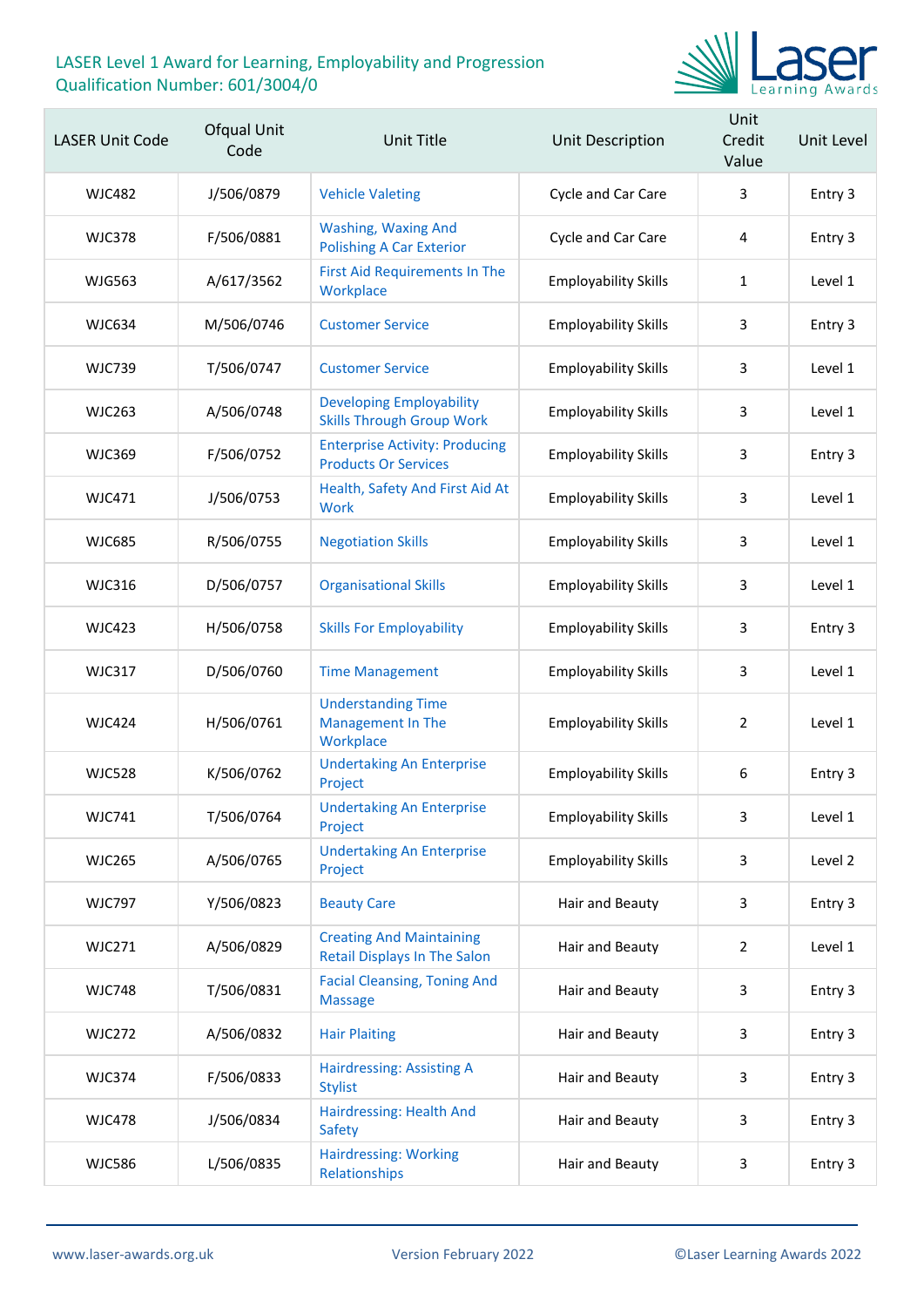

| <b>LASER Unit Code</b> | Ofqual Unit<br>Code | <b>Unit Title</b>                                                                | Unit Description                      | Unit<br>Credit<br>Value | Unit Level |
|------------------------|---------------------|----------------------------------------------------------------------------------|---------------------------------------|-------------------------|------------|
| <b>WJC798</b>          | Y/506/0837          | <b>Hand Care</b>                                                                 | Hair and Beauty                       | 3                       | Entry 3    |
| <b>WJC799</b>          | Y/506/0840          | <b>Nail Art Application</b>                                                      | Hair and Beauty                       | 3                       | Level 1    |
| <b>WJC430</b>          | H/506/0842          | <b>Plaiting And Twisting Hair</b>                                                | Hair and Beauty                       | 3                       | Level 1    |
| <b>WJC532</b>          | K/506/0843          | <b>Providing Basic Manicure</b><br><b>Treatment</b>                              | Hair and Beauty                       | 3                       | Level 1    |
| <b>WJC273</b>          | A/506/0846          | <b>Providing Basic Pedicure</b><br><b>Treatment</b>                              | Hair and Beauty                       | 3                       | Level 1    |
| <b>WJC479</b>          | J/506/0848          | <b>Shampoo And Conditioning</b>                                                  | Hair and Beauty                       | 3                       | Entry 3    |
| <b>WJC587</b>          | L/506/0849          | <b>Skin Care</b>                                                                 | Hair and Beauty                       | 3                       | Entry 3    |
| <b>WJC480</b>          | J/506/0851          | <b>Styling Men's Hair</b>                                                        | Hair and Beauty                       | 3                       | Level 1    |
| <b>WJC800</b>          | Y/506/0854          | <b>Styling Women's Hair</b>                                                      | Hair and Beauty                       | 3                       | Level 1    |
| <b>WJC325</b>          | D/506/0855          | The Hair And Beauty Sector                                                       | Hair and Beauty                       | $\overline{2}$          | Entry 3    |
| <b>WJC623</b>          | M/506/0584          | <b>Alcohol And Drug Misuse</b><br><b>Awareness</b>                               | Healthy Living and<br>Substance Abuse | 3                       | Entry 3    |
| <b>WJC729</b>          | T/506/0585          | <b>Alcohol Awareness For The</b><br><b>Individual</b>                            | Healthy Living and<br>Substance Abuse | 3                       | Level 1    |
| <b>WJC253</b>          | A/506/0586          | <b>Alcohol Awareness For The</b><br>Individual                                   | Healthy Living and<br>Substance Abuse | 3                       | Level 2    |
| <b>WJC357</b>          | F/506/0587          | <b>Drug Awareness</b>                                                            | Healthy Living and<br>Substance Abuse | 3                       | Level 1    |
| WJC461                 | J/506/0588          | <b>Drug Awareness</b>                                                            | Healthy Living and<br>Substance Abuse | 3                       | Level 2    |
| <b>WJC567</b>          | L/506/0589          | <b>Healthy Eating For Children</b>                                               | Healthy Living and<br>Substance Abuse | 3                       | Level 1    |
| <b>WJC358</b>          | F/506/0590          | <b>Healthy Living</b>                                                            | Healthy Living and<br>Substance Abuse | 3                       | Entry 3    |
| <b>WJC568</b>          | L/506/0592          | <b>Healthy Living</b>                                                            | Healthy Living and<br>Substance Abuse | 3                       | Level 1    |
| <b>WJC307</b>          | D/506/0595          | <b>Healthy Living</b>                                                            | Healthy Living and<br>Substance Abuse | 3                       | Level 2    |
| <b>WJC412</b>          | H/506/0596          | <b>Stress Management</b>                                                         | Healthy Living and<br>Substance Abuse | 3                       | Entry 3    |
| <b>WJC624</b>          | M/506/0598          | <b>Substance Misuse Awareness</b>                                                | Healthy Living and<br>Substance Abuse | 3                       | Entry 3    |
| <b>WJC730</b>          | T/506/0599          | <b>Understanding How To</b><br><b>Maintain Personal Health And</b><br>Wellbeing  | Healthy Living and<br>Substance Abuse | 3                       | Level 1    |
| <b>WJC413</b>          | H/506/0601          | <b>Understanding Stress And</b><br><b>Stress Management</b><br><b>Techniques</b> | Healthy Living and<br>Substance Abuse | 3                       | Level 1    |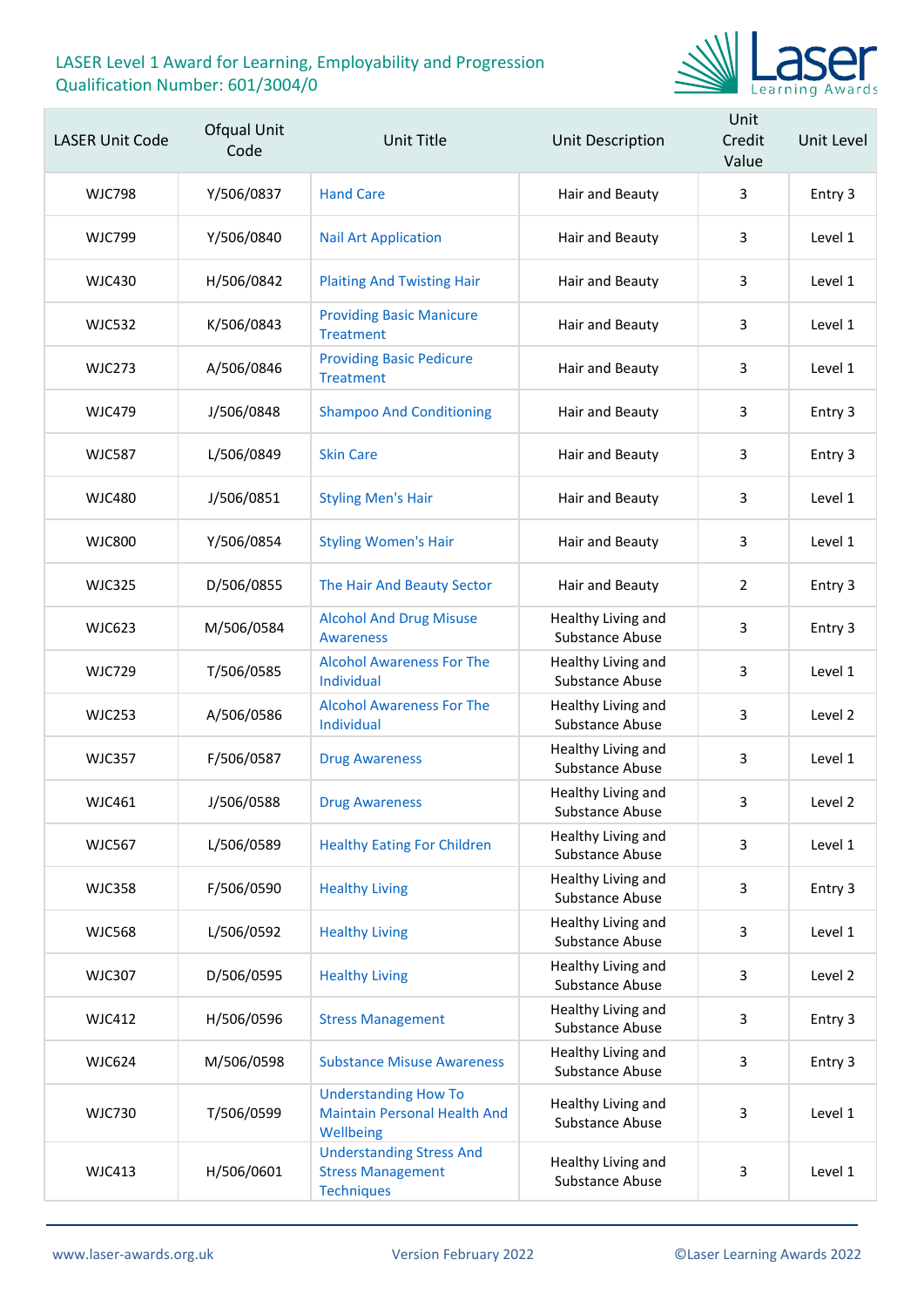

| <b>LASER Unit Code</b> | Ofqual Unit<br>Code | Unit Title                                                                                      | Unit Description                             | Unit<br>Credit<br>Value | Unit Level |
|------------------------|---------------------|-------------------------------------------------------------------------------------------------|----------------------------------------------|-------------------------|------------|
| <b>WJC782</b>          | Y/506/0613          | <b>Understanding The</b><br><b>Importance Of A Balanced</b><br><b>Diet And Regular Exercise</b> | Healthy Living and<br><b>Substance Abuse</b> | $\mathbf{1}$            | Level 1    |
| WJC495                 | J/506/1014          | <b>Colour Theory For Floristry</b>                                                              | Horticulture and Floristry                   | 2                       | Level 1    |
| <b>WJC601</b>          | L/506/1015          | <b>Cultivating Compost And Soils</b>                                                            | Horticulture and Floristry                   | 3                       | Level 1    |
| WJC708                 | R/506/1016          | <b>Cultivating Herbs</b>                                                                        | Horticulture and Floristry                   | 3                       | Level 1    |
| <b>WJC813</b>          | Y/506/1017          | <b>Cultivating Plant Cuttings</b>                                                               | Horticulture and Floristry                   | 3                       | Entry 3    |
| <b>WJC546</b>          | K/506/1023          | <b>Designing And Constructing</b><br><b>Floral Arrangements</b>                                 | Horticulture and Floristry                   | 3                       | Level 1    |
| <b>WJC337</b>          | D/506/1018          | <b>Floristry Skills</b>                                                                         | Horticulture and Floristry                   | 4                       | Entry 3    |
| <b>WJC442</b>          | H/506/1019          | <b>Garden Horticulture And</b><br>Maintenance                                                   | Horticulture and Floristry                   | 6                       | Entry 3    |
| <b>WJC814</b>          | Y/506/1020          | <b>Interaction Between Honey</b><br><b>Bees And Flowering Plants</b>                            | Horticulture and Floristry                   | $\mathbf{1}$            | Level 1    |
| <b>WJC338</b>          | D/506/1021          | Landscaping                                                                                     | Horticulture and Floristry                   | 4                       | Level 1    |
| <b>WJC443</b>          | H/506/1022          | <b>Planting In A Container</b>                                                                  | Horticulture and Floristry                   | 3                       | Entry 3    |
| <b>WJC656</b>          | M/506/1024          | <b>Propagation Of Plants</b>                                                                    | Horticulture and Floristry                   | 3                       | Entry 3    |
| <b>WJC388</b>          | F/506/1027          | <b>Sowing And Growing Garden</b><br><b>Plants</b>                                               | Horticulture and Floristry                   | 6                       | Entry 3    |
| <b>WJC389</b>          | F/506/1030          | <b>Understanding Organic</b><br>Horticulture                                                    | Horticulture and Floristry                   | 3                       | Level 1    |
| WJC603                 | L/506/1032          | <b>Understanding Plant Pruning</b>                                                              | Horticulture and Floristry                   | 1                       | Level 1    |
| <b>WJC815</b>          | Y/506/1034          | <b>Understanding Sowing And</b><br><b>Growing Techniques</b>                                    | Horticulture and Floristry                   | 3                       | Level 1    |
| <b>WJC547</b>          | K/506/1037          | <b>Understanding Techniques</b><br><b>Used In Floristry</b>                                     | Horticulture and Floristry                   | 3                       | Level 1    |
| <b>WJC657</b>          | M/506/1038          | <b>Using And Maintaining</b><br><b>Garden Tools</b>                                             | Horticulture and Floristry                   | 3                       | Entry 3    |
| <b>WJC689</b>          | R/506/0805          | <b>Basic Cooking</b>                                                                            | <b>Hospitality and Catering</b>              | 2                       | Entry 3    |
| <b>WJC320</b>          | D/506/0807          | <b>Basic Food Preparation</b>                                                                   | <b>Hospitality and Catering</b>              | 2                       | Entry 3    |
| <b>WJC796</b>          | Y/506/0806          | <b>Basic Food Preparation And</b><br>Cooking                                                    | <b>Hospitality and Catering</b>              | 3                       | Level 1    |
| <b>WJC426</b>          | H/506/0808          | <b>Bookings, Orders And</b><br>Payments                                                         | <b>Hospitality and Catering</b>              | 2                       | Level 1    |
| <b>WJC529</b>          | K/506/0809          | <b>Customer Service In The</b><br><b>Hospitality Industry</b>                                   | <b>Hospitality and Catering</b>              | 1                       | Entry 3    |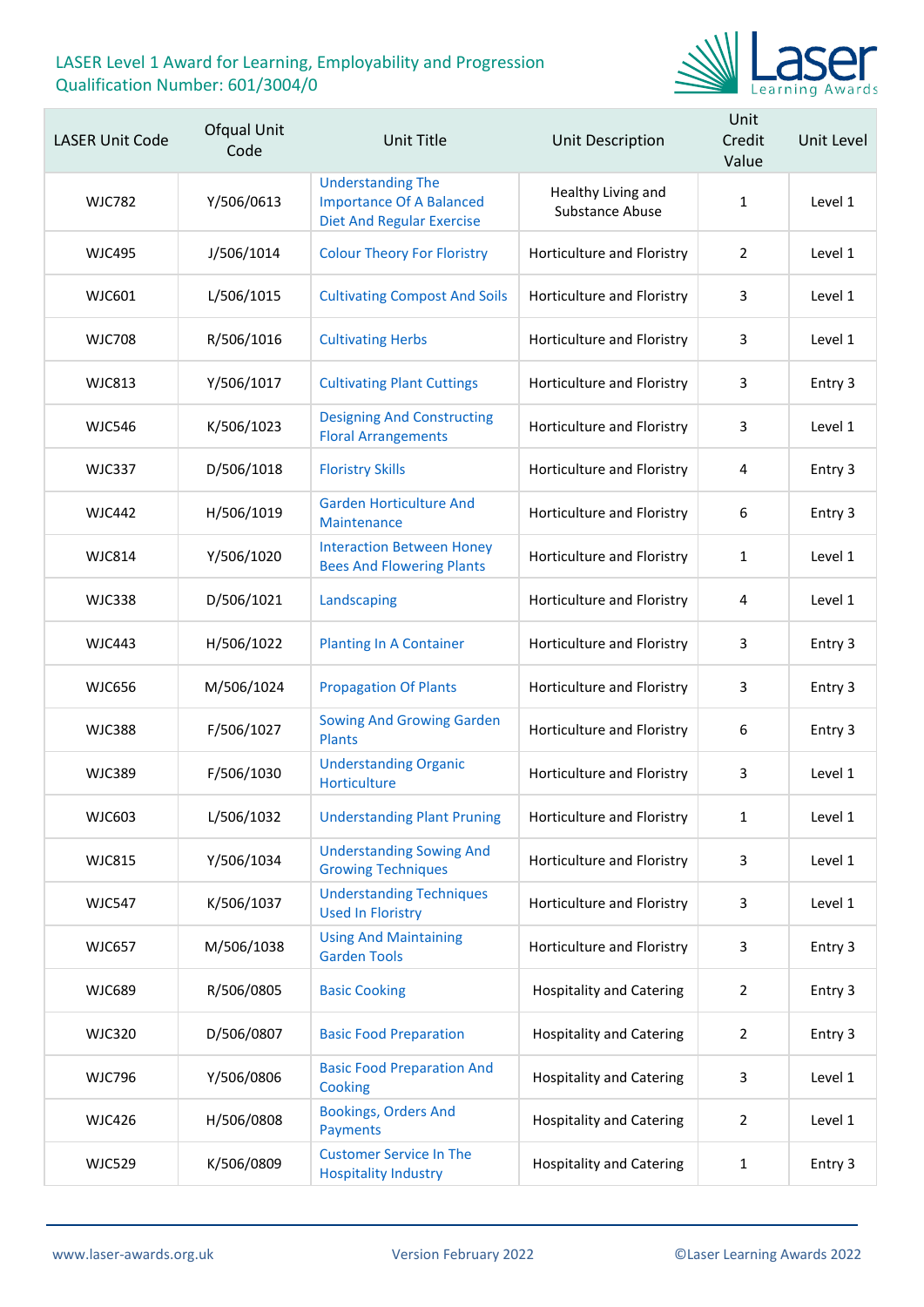

| <b>LASER Unit Code</b> | Ofqual Unit<br>Code | Unit Title                                                       | Unit Description                              | Unit<br>Credit<br>Value | Unit Level |
|------------------------|---------------------|------------------------------------------------------------------|-----------------------------------------------|-------------------------|------------|
| <b>WJC321</b>          | D/506/0810          | <b>Customer Service In The</b><br><b>Hospitality Industry</b>    | <b>Hospitality and Catering</b>               | 3                       | Level 1    |
| <b>WJC427</b>          | H/506/0811          | <b>Event Planning</b>                                            | <b>Hospitality and Catering</b>               | 3                       | Level 1    |
| <b>WJC530</b>          | K/506/0812          | <b>Food Hygiene And Safety</b>                                   | <b>Hospitality and Catering</b>               | 2                       | Entry 3    |
| <b>WJC639</b>          | M/506/0813          | <b>Food Service</b>                                              | <b>Hospitality and Catering</b>               | 3                       | Level 1    |
| <b>WJC746</b>          | T/506/0814          | <b>Guest Services In The</b><br><b>Hospitality Industry</b>      | <b>Hospitality and Catering</b>               | 1                       | Entry 3    |
| <b>WJC270</b>          | A/506/0815          | <b>Introduction To The</b><br><b>Hospitality Industry</b>        | <b>Hospitality and Catering</b>               | 1                       | Entry 3    |
| <b>WJC373</b>          | F/506/0816          | <b>Making And Storing Baked</b><br><b>Products</b>               | <b>Hospitality and Catering</b>               | 3                       | Entry 3    |
| <b>WJC476</b>          | J/506/0817          | Preparing And Cooking Fish,<br><b>Meat And Poultry</b>           | <b>Hospitality and Catering</b>               | 3                       | Entry 3    |
| <b>WJC584</b>          | L/506/0818          | <b>Preparing And Cooking Fruit</b><br><b>And Vegetables</b>      | <b>Hospitality and Catering</b>               | 3                       | Entry 3    |
| <b>WJC690</b>          | R/506/0819          | <b>Preparing And Serving Drinks</b>                              | <b>Hospitality and Catering</b>               | 3                       | Level 1    |
| <b>WJC477</b>          | J/506/0820          | <b>Serving Food And Drink</b>                                    | <b>Hospitality and Catering</b>               | 2                       | Entry 3    |
| <b>WJC585</b>          | L/506/0821          | <b>Using Kitchen Equipment</b>                                   | <b>Hospitality and Catering</b>               | 1                       | Level 1    |
| <b>WJC355</b>          | F/506/0556          | Active Citizenship In The Local<br>Community                     | Independence,<br>Community and<br>Citizenship | 1                       | Level 1    |
| <b>WJC458</b>          | J/506/0557          | <b>Aspects Of Citizenship</b>                                    | Independence,<br>Community and<br>Citizenship | 3                       | Level 1    |
| <b>WJC564</b>          | L/506/0558          | <b>Assertive Living</b>                                          | Independence,<br>Community and<br>Citizenship | 3                       | Level 1    |
| <b>WJC674</b>          | R/506/0559          | <b>Develop Independent Skills</b><br>For Living In The Community | Independence,<br>Community and<br>Citizenship | 3                       | Level 1    |
| <b>WJC459</b>          | J/506/0560          | <b>Developing Skills For</b><br><b>Independent Life</b>          | Independence,<br>Community and<br>Citizenship | 3                       | Level 1    |
| <b>WJC565</b>          | L/506/0561          | <b>General Skills For</b><br><b>Independent Living</b>           | Independence,<br>Community and<br>Citizenship | 4                       | Entry 3    |
| <b>WJC675</b>          | R/506/0562          | <b>Individual Rights And</b><br><b>Responsibilities</b>          | Independence,<br>Community and<br>Citizenship | $\mathbf{1}$            | Entry 3    |
| <b>WJC779</b>          | Y/506/0563          | <b>Living In The Community</b>                                   | Independence,<br>Community and<br>Citizenship | 3                       | Entry 3    |
| <b>WJC304</b>          | D/506/0564          | <b>Self Advocacy</b>                                             | Independence,<br>Community and<br>Citizenship | 3                       | Entry 3    |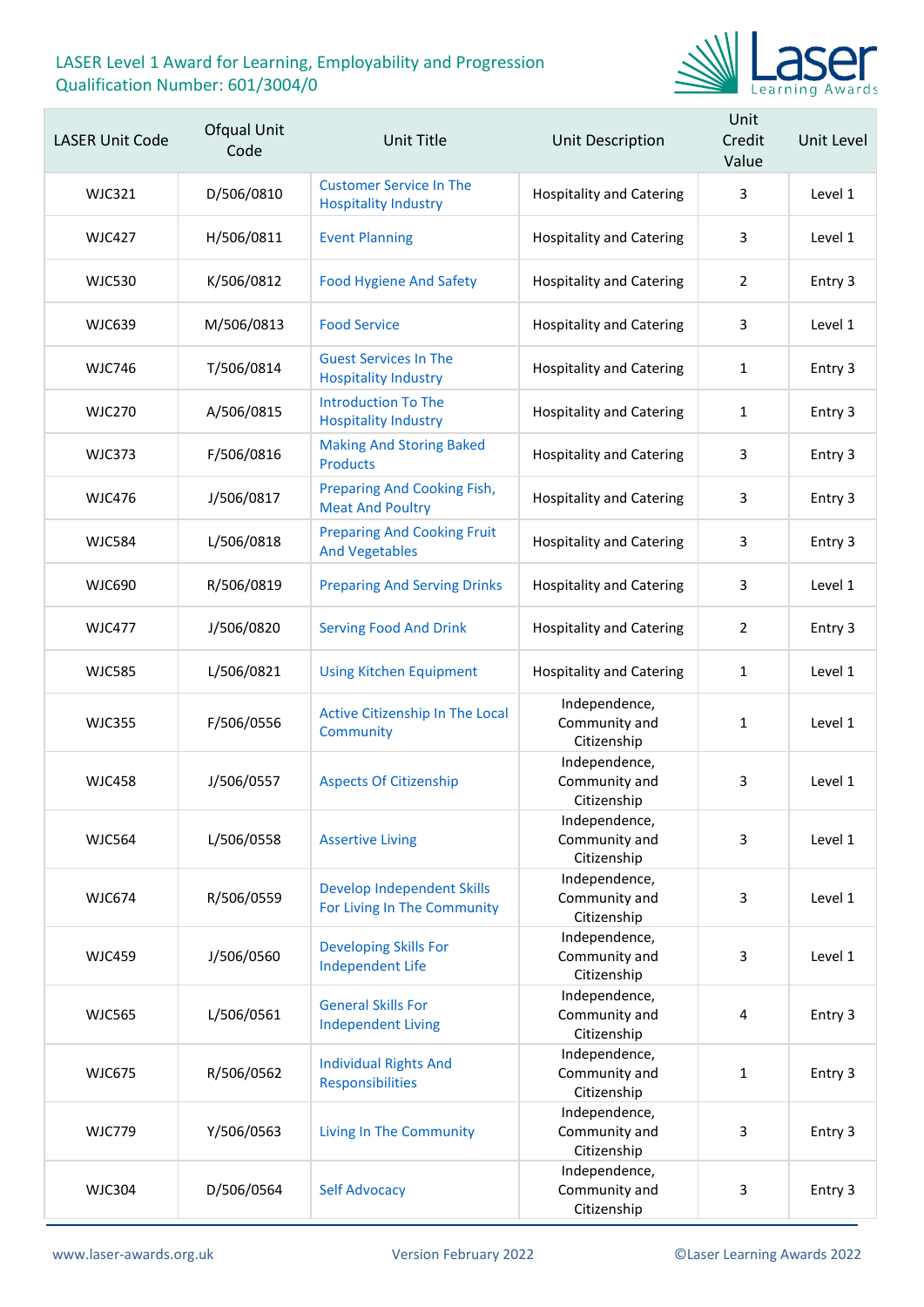

| <b>LASER Unit Code</b> | Ofqual Unit<br>Code | <b>Unit Title</b>                                                          | Unit Description                              | Unit<br>Credit<br>Value | Unit Level |
|------------------------|---------------------|----------------------------------------------------------------------------|-----------------------------------------------|-------------------------|------------|
| <b>WJC409</b>          | H/506/0565          | <b>The Local Community</b>                                                 | Independence,<br>Community and<br>Citizenship | $\mathbf{1}$            | Entry 3    |
| <b>WJC515</b>          | K/506/0566          | The Rights And<br><b>Responsibilities Of Citizenship</b>                   | Independence,<br>Community and<br>Citizenship | 3                       | Entry 3    |
| <b>WJC621</b>          | M/506/0567          | <b>Understanding Rights And</b><br><b>Responsibilities Of Citizenship</b>  | Independence,<br>Community and<br>Citizenship | 3                       | Level 1    |
| <b>WJC727</b>          | T/506/0568          | <b>Understanding The Role Of</b><br>Young People As Peer<br><b>Mentors</b> | Independence,<br>Community and<br>Citizenship | 3                       | Level 1    |
| <b>WJC251</b>          | A/506/0569          | <b>Using Social And Leisure</b><br><b>Facilities</b>                       | Independence,<br>Community and<br>Citizenship | 3                       | Entry 3    |
| <b>WJC786</b>          | Y/506/0661          | <b>Developing Own</b><br><b>Interpersonal Skills</b>                       | Interpersonal Skills and<br>Teamwork          | 3                       | Level 1    |
| <b>WJC311</b>          | D/506/0662          | <b>Developing Own</b><br><b>Interpersonal Skills</b>                       | Interpersonal Skills and<br>Teamwork          | 3                       | Level 2    |
| <b>WJC418</b>          | H/506/0663          | <b>Group And Teamwork</b><br><b>Communication Skills</b>                   | Interpersonal Skills and<br>Teamwork          | 3                       | Entry 3    |
| <b>WJC519</b>          | K/506/0664          | <b>Group And Teamwork</b><br><b>Communication Skills</b>                   | Interpersonal Skills and<br>Teamwork          | 3                       | Level 1    |
| <b>WJC735</b>          | T/506/0666          | <b>Group And Teamwork</b><br><b>Communication Skills</b>                   | Interpersonal Skills and<br>Teamwork          | 3                       | Level 2    |
| <b>WJG568</b>          | M/617/3915          | <b>Lip Reading Skills</b>                                                  | Interpersonal Skills and<br>Teamwork          | 3                       | Entry 3    |
| <b>WJG567</b>          | A/617/3917          | <b>Lip Reading Skills</b>                                                  | Interpersonal Skills and<br>Teamwork          | 6                       | Level 1    |
| <b>WJC466</b>          | J/506/0669          | <b>Speaking And Listening Skills</b>                                       | Interpersonal Skills and<br>Teamwork          | 3                       | Level 1    |
| <b>WJC257</b>          | A/506/0670          | <b>Speaking And Listening Skills</b>                                       | Interpersonal Skills and<br>Teamwork          | 3                       | Level 2    |
| <b>WJC363</b>          | F/506/0671          | <b>Speaking To Communicate</b>                                             | Interpersonal Skills and<br>Teamwork          | 1                       | Entry 3    |
| WJC467                 | J/506/0672          | <b>Using Listening And</b><br><b>Responding Skills</b>                     | Interpersonal Skills and<br>Teamwork          | $\mathbf{1}$            | Entry 3    |
| <b>WJC787</b>          | Y/506/0675          | <b>Using Teamwork Skills</b>                                               | Interpersonal Skills and<br>Teamwork          | 3                       | Entry 3    |
| <b>WJC312</b>          | D/506/0676          | <b>Using Teamwork Skills</b>                                               | Interpersonal Skills and<br>Teamwork          | 3                       | Level 1    |
| WJC419                 | H/506/0677          | <b>Using Teamwork Skills</b>                                               | Interpersonal Skills and<br>Teamwork          | 3                       | Level 2    |
| <b>WJG555</b>          | A/617/3903          | <b>Creating And Editing</b><br><b>Electronic Documents</b>                 | <b>IT for Users</b>                           | 3                       | Entry 3    |
| <b>WJG556</b>          | K/617/3797          | <b>Creating And Publishing Web</b><br><b>Pages</b>                         | <b>IT for Users</b>                           | 3                       | Level 1    |
| <b>WJC292</b>          | D/506/0337          | <b>Cyber-Bullying Awareness</b>                                            | <b>IT for Users</b>                           | $\overline{2}$          | Level 1    |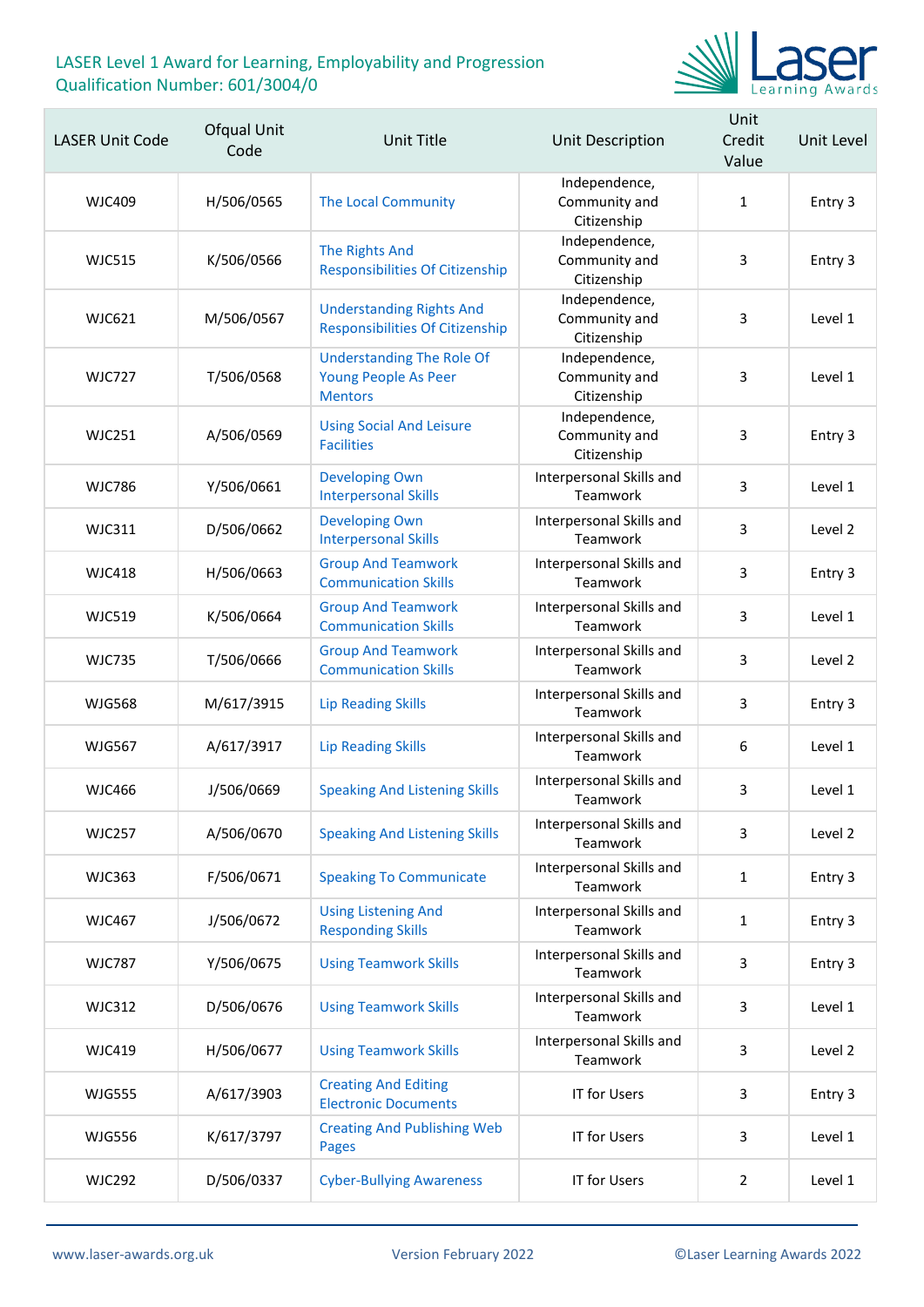

| <b>LASER Unit Code</b> | Ofqual Unit<br>Code | Unit Title                                                   | Unit Description    | Unit<br>Credit<br>Value | Unit Level |
|------------------------|---------------------|--------------------------------------------------------------|---------------------|-------------------------|------------|
| <b>WJC395</b>          | H/506/0338          | Digital Audio, Video And<br>Photography                      | <b>IT for Users</b> | $\mathbf{1}$            | Entry 3    |
| <b>WJG558</b>          | M/617/3798          | <b>Digital Literacy</b>                                      | <b>IT for Users</b> | 3                       | Entry 3    |
| <b>WJG559</b>          | A/617/3965          | <b>Digital Music</b>                                         | <b>IT for Users</b> | $\overline{2}$          | Entry 3    |
| <b>WJG560</b>          | K/617/3802          | <b>Digital Photography</b>                                   | <b>IT for Users</b> | 3                       | Entry 3    |
| <b>WJG562</b>          | M/617/3820          | <b>Exploring Social Media</b>                                | <b>IT for Users</b> | $\overline{2}$          | Entry 3    |
| <b>WJG564</b>          | M/617/3803          | <b>IT Communication</b><br><b>Fundamentals</b>               | <b>IT for Users</b> | $\overline{2}$          | Level 1    |
| <b>WJG565</b>          | T/617/3821          | <b>IT Maintenance For Users</b>                              | <b>IT for Users</b> | $\overline{2}$          | Level 1    |
| <b>WJC238</b>          | A/506/0345          | <b>IT Security For Users</b>                                 | <b>IT for Users</b> | $\mathbf{1}$            | Level 1    |
| <b>WJC343</b>          | F/506/0346          | <b>IT Software Fundamentals</b>                              | <b>IT for Users</b> | 3                       | Level 1    |
| <b>WJG566</b>          | A/617/3822          | <b>IT Troubleshooting For Users</b>                          | <b>IT for Users</b> | 2                       | Level 1    |
| <b>WJC552</b>          | L/506/0348          | <b>IT User Fundamentals</b>                                  | <b>IT for Users</b> | $\overline{2}$          | Entry 3    |
| <b>WJC662</b>          | R/506/0349          | <b>IT User Fundamentals</b>                                  | <b>IT for Users</b> | 3                       | Level 1    |
| <b>WJG569</b>          | F/617/3823          | <b>Personal Digital Photograph</b><br>Processing             | <b>IT for Users</b> | $\mathbf{1}$            | Entry 3    |
| <b>WJC553</b>          | L/506/0351          | <b>Principles Of Internet Safety</b>                         | <b>IT for Users</b> | $\overline{2}$          | Level 1    |
| <b>WJC663</b>          | R/506/0352          | <b>Producing Charts Using ICT</b>                            | <b>IT for Users</b> | 3                       | Entry 3    |
| <b>WJC768</b>          | Y/506/0353          | <b>Selecting Information Using</b><br>The Internet           | <b>IT for Users</b> | $\mathbf{1}$            | Entry 3    |
| <b>WJC294</b>          | D/506/0354          | <b>Social Networking</b>                                     | IT for Users        | $\overline{2}$          | Level 1    |
| <b>WJC397</b>          | H/506/0355          | The Internet And World Wide<br>Web                           | <b>IT for Users</b> | $\mathbf{1}$            | Entry 3    |
| <b>WJC505</b>          | K/506/0356          | <b>Understanding Computer</b><br><b>Basics</b>               | <b>IT for Users</b> | $\mathbf{1}$            | Entry 3    |
| WJC610                 | M/506/0357          | <b>Understanding Computer</b><br><b>Security And Privacy</b> | IT for Users        | $\mathbf{1}$            | Entry 3    |
| <b>WJC716</b>          | T/506/0358          | <b>Understanding Digital</b><br><b>Technology</b>            | <b>IT for Users</b> | $\overline{2}$          | Entry 3    |
| <b>WJC239</b>          | A/506/0359          | <b>Using Audio And Video</b><br>Software                     | <b>IT for Users</b> | $\overline{2}$          | Entry 3    |
| WJC611                 | M/506/0360          | <b>Using Database Software</b>                               | <b>IT for Users</b> | $\overline{2}$          | Entry 3    |
| <b>WJC717</b>          | T/506/0361          | <b>Using Design And Imaging</b><br>Software                  | <b>IT for Users</b> | $\overline{2}$          | Entry 3    |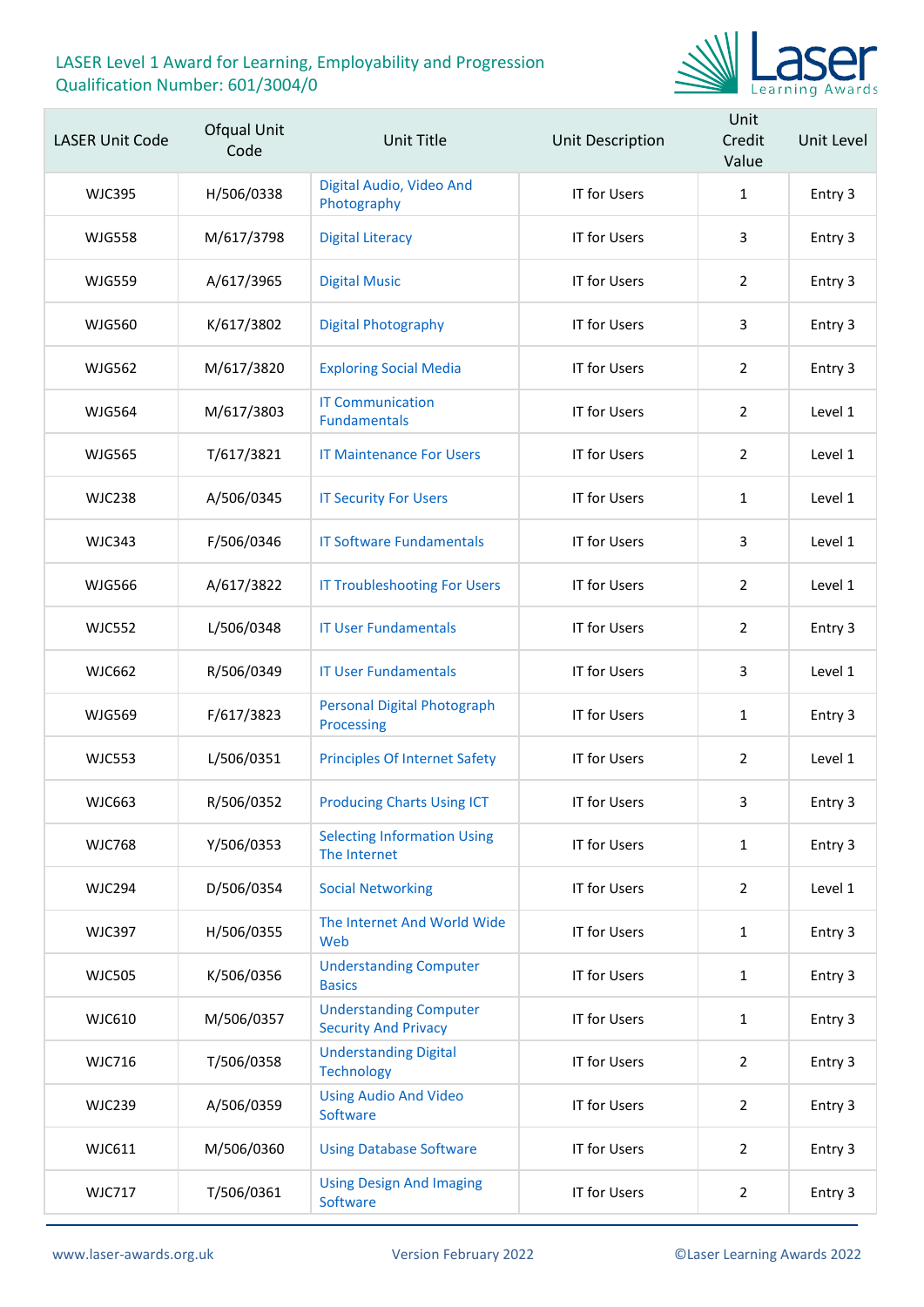

| <b>LASER Unit Code</b> | <b>Ofqual Unit</b><br>Code | Unit Title                                                   | Unit Description      | Unit<br>Credit<br>Value | Unit Level |
|------------------------|----------------------------|--------------------------------------------------------------|-----------------------|-------------------------|------------|
| <b>WJC240</b>          | A/506/0362                 | <b>Using Desktop Publishing</b><br>Software                  | <b>IT for Users</b>   | $\overline{2}$          | Entry 3    |
| <b>WJC344</b>          | F/506/0363                 | <b>Using Desktop Publishing</b><br>Software                  | <b>IT for Users</b>   | 3                       | Level 1    |
| <b>WJC449</b>          | J/506/0364                 | <b>Using Digital Media</b>                                   | <b>IT for Users</b>   | $\overline{2}$          | Entry 3    |
| <b>WJC664</b>          | R/506/0366                 | <b>Using Email</b>                                           | <b>IT for Users</b>   | $\mathbf{1}$            | Entry 3    |
| <b>WJC769</b>          | Y/506/0367                 | <b>Using Email</b>                                           | <b>IT for Users</b>   | 2                       | Level 1    |
| <b>WJG575</b>          | M/617/3834                 | <b>Using Email And Text</b><br><b>Messaging</b>              | <b>IT for Users</b>   | $\mathbf{1}$            | Entry 3    |
| <b>WJC295</b>          | D/506/0368                 | <b>Using Graphics Software</b>                               | <b>IT for Users</b>   | $\mathbf{1}$            | Entry 3    |
| <b>WJC398</b>          | H/506/0369                 | Using ICT To Find Information                                | <b>IT for Users</b>   | 3                       | Entry 3    |
| <b>WJC770</b>          | Y/506/0370                 | <b>Using Imaging Software</b>                                | <b>IT for Users</b>   | 3                       | Level 1    |
| <b>WJC296</b>          | D/506/0371                 | <b>Using Mobile IT Devices</b>                               | <b>IT for Users</b>   | $\mathbf{1}$            | Entry 3    |
| <b>WJC399</b>          | H/506/0372                 | <b>Using Mobile IT Devices</b>                               | <b>IT for Users</b>   | $\overline{2}$          | Level 1    |
| <b>WJC506</b>          | K/506/0373                 | <b>Using Presentation Software</b>                           | <b>IT for Users</b>   | $\overline{2}$          | Entry 3    |
| <b>WJC612</b>          | M/506/0374                 | <b>Using Presentation Software</b>                           | <b>IT for Users</b>   | 3                       | Level 1    |
| <b>WJC718</b>          | T/506/0375                 | <b>Using Project Management</b><br>Software                  | <b>IT for Users</b>   | 3                       | Level 1    |
| <b>WJC241</b>          | A/506/0376                 | <b>Using Specialist Or Bespoke</b><br>Software               | <b>IT for Users</b>   | 2                       | Entry 3    |
| <b>WJC345</b>          | F/506/0377                 | <b>Using Spreadsheet Software</b>                            | <b>IT for Users</b>   | $\overline{2}$          | Entry 3    |
| <b>WJC450</b>          | J/506/0378                 | <b>Using Spreadsheet Software</b>                            | <b>IT for Users</b>   | 3                       | Level 1    |
| <b>WJC555</b>          | L/506/0379                 | <b>Using The Internet</b>                                    | <b>IT for Users</b>   | $\mathbf{1}$            | Entry 3    |
| <b>WJC346</b>          | F/506/0380                 | <b>Using The Internet For</b><br><b>Shopping</b>             | <b>IT for Users</b>   | $\mathbf{1}$            | Entry 3    |
| <b>WJC451</b>          | J/506/0381                 | <b>Using Video Software</b>                                  | <b>IT for Users</b>   | $\overline{2}$          | Entry 3    |
| <b>WJC556</b>          | L/506/0382                 | <b>Using Word Processing</b><br>Software                     | <b>IT for Users</b>   | $\overline{2}$          | Entry 3    |
| <b>WJC665</b>          | R/506/0383                 | <b>Using Word Processing</b><br>Software                     | <b>IT for Users</b>   | 3                       | Level 1    |
| <b>WJC613</b>          | M/506/0469                 | <b>Web-Based Information</b><br><b>Technology</b>            | <b>IT for Users</b>   | 3                       | Entry 3    |
| <b>WJC811</b>          | Y/506/0997                 | <b>Assisting With The</b><br><b>Maintenance Of Equipment</b> | Land-Based Industries | 3                       | Level 1    |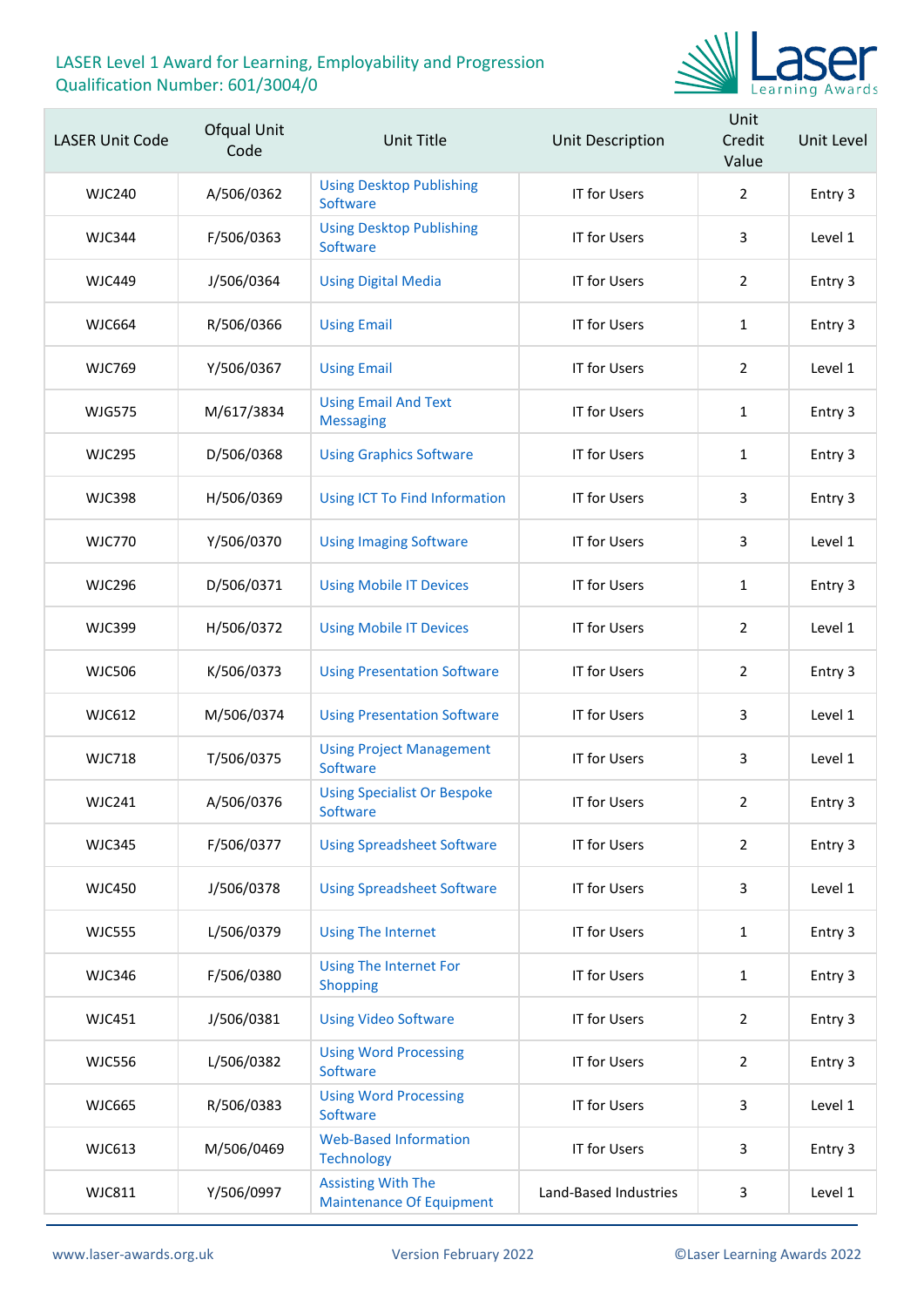

| <b>LASER Unit Code</b> | Ofqual Unit<br>Code | Unit Title                                                                               | Unit Description           | Unit<br>Credit<br>Value | Unit Level |
|------------------------|---------------------|------------------------------------------------------------------------------------------|----------------------------|-------------------------|------------|
| WJC335                 | D/506/0998          | <b>Fish And The Aquatic</b><br>Environment                                               | Land-Based Industries      | 5                       | Level 1    |
| WJC440                 | H/506/0999          | <b>Getting To Know Woodlands</b>                                                         | Land-Based Industries      | 3                       | Entry 3    |
| WJC600                 | L/506/1001          | <b>Grooming And Washing</b><br><b>Horses</b>                                             | Land-Based Industries      | 3                       | Level 1    |
| WJC494                 | J/506/1000          | <b>Planting And Staking A Tree</b>                                                       | Land-Based Industries      | $\overline{2}$          | Level 1    |
| <b>WJC707</b>          | R/506/1002          | <b>Principles Of Basic</b><br><b>Preparation And Operation Of</b><br><b>A Tractor</b>    | Land-Based Industries      | 3                       | Level 1    |
| <b>WJC812</b>          | Y/506/1003          | <b>Principles Of Caring For</b><br><b>Horses</b>                                         | Land-Based Industries      | 4                       | Level 1    |
| WJC336                 | D/506/1004          | <b>Principles Of Harvesting Crops</b>                                                    | Land-Based Industries      | 3                       | Level 1    |
| WJC441                 | H/506/1005          | <b>Principles Of Maintaining</b><br><b>Grass Surfaces</b>                                | Land-Based Industries      | $\overline{2}$          | Level 1    |
| <b>WJC545</b>          | K/506/1006          | <b>Principles Of Preparing And</b><br><b>Maintaining Livestock</b><br>Accommodation      | Land-Based Industries      | 3                       | Level 1    |
| <b>WJC654</b>          | M/506/1007          | <b>Principles Of Preparing For</b><br><b>And Monitoring Livestock</b><br><b>Outdoors</b> | Land-Based Industries      | 3                       | Level 1    |
| <b>WJC760</b>          | T/506/1008          | <b>Pruning Trees And Shrubs</b>                                                          | Land-Based Industries      | 3                       | Level 1    |
| <b>WJC285</b>          | A/506/1009          | <b>Recognising Trees And Plants</b><br>And Their Importance To<br>Wildlife               | Land-Based Industries      | $\overline{2}$          | Entry 3    |
| <b>WJC655</b>          | M/506/1010          | Sowing Grass Seed By Hand                                                                | Land-Based Industries      | $\mathbf{1}$            | Level 1    |
| <b>WJC761</b>          | T/506/1011          | The Fish Farm                                                                            | Land-Based Industries      | 3                       | Level 1    |
| <b>WJC286</b>          | A/506/1012          | <b>Understanding Ecology And</b><br>Conservation                                         | Land-Based Industries      | 3                       | Level 1    |
| <b>WJC387</b>          | F/506/1013          | <b>Understanding Soils And Crop</b><br><b>Plants</b>                                     | Land-Based Industries      | 3                       | Level 1    |
| <b>WJC313</b>          | D/506/0693          | Data Handling: Extracting And<br><b>Interpreting Data</b>                                | <b>Learning Activities</b> | $\mathbf{1}$            | Entry 3    |
| <b>WJC420</b>          | H/506/0694          | Data Handling: Recording And<br><b>Representing Data</b>                                 | Learning Activities        | $\mathbf{1}$            | Entry 3    |
| <b>WJC521</b>          | K/506/0695          | <b>Discover Local History</b>                                                            | Learning Activities        | 3                       | Entry 3    |
| <b>WJC736</b>          | T/506/0697          | <b>Family Learning</b>                                                                   | Learning Activities        | 3                       | Level 1    |
| <b>WJC258</b>          | A/506/0698          | <b>Making And Using Story Sacks</b><br><b>For Family Learning</b>                        | Learning Activities        | $\overline{2}$          | Entry 3    |
| <b>WJC364</b>          | F/506/0699          | <b>Making And Using Story Sacks</b><br><b>For Family Learning</b>                        | Learning Activities        | 3                       | Level 1    |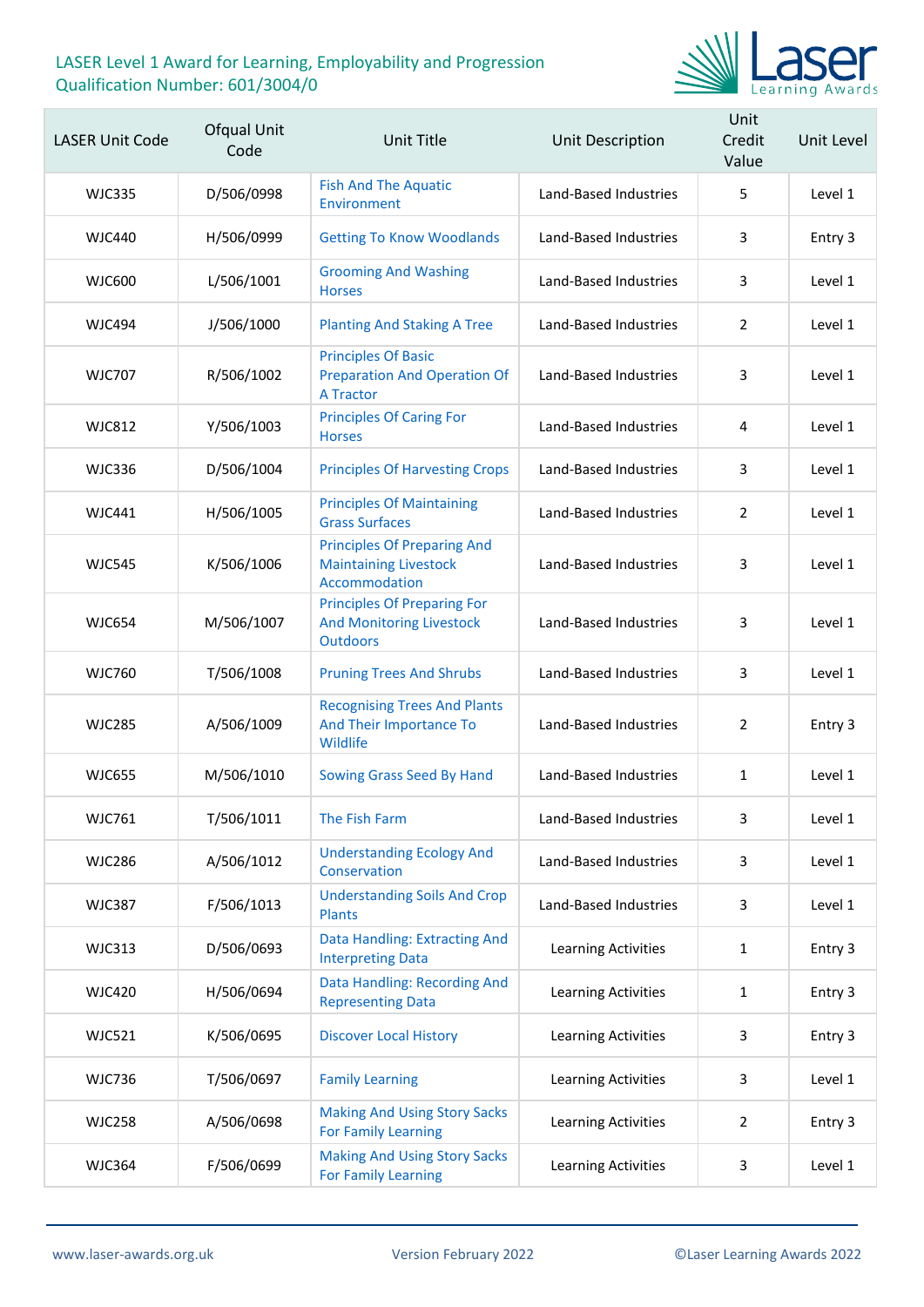

| <b>LASER Unit Code</b> | Ofqual Unit<br>Code | <b>Unit Title</b>                                                         | Unit Description    | Unit<br>Credit<br>Value | Unit Level |
|------------------------|---------------------|---------------------------------------------------------------------------|---------------------|-------------------------|------------|
| <b>WJC522</b>          | K/506/0700          | <b>Oral Presentation Skills</b>                                           | Learning Activities | 3                       | Level 1    |
| <b>WJC631</b>          | M/506/0701          | <b>Research Project</b>                                                   | Learning Activities | 3                       | Level 1    |
| <b>WJC259</b>          | A/506/0703          | <b>Taking Part In An Activity</b>                                         | Learning Activities | $\mathbf{1}$            | Entry 3    |
| <b>WJC365</b>          | F/506/0704          | <b>Taking Part In An Activity</b>                                         | Learning Activities | $\mathbf{1}$            | Level 1    |
| <b>WJC468</b>          | J/506/0705          | <b>Taking Part In An Activity</b>                                         | Learning Activities | $\mathbf{1}$            | Level 2    |
| <b>WJC574</b>          | L/506/0706          | <b>Understanding Further</b><br><b>Education</b>                          | Learning Activities | $\overline{2}$          | Level 1    |
| <b>WJC680</b>          | R/506/0707          | <b>Understanding Higher</b><br>Education                                  | Learning Activities | 2                       | Level 1    |
| <b>WJC788</b>          | Y/506/0708          | Work, Review And Plan                                                     | Learning Activities | 3                       | Level 1    |
| <b>WJC534</b>          | K/506/0888          | <b>Contribute To The Creation Of</b><br><b>A Group Drama Presentation</b> | Literacy            | 5                       | Entry 3    |
| <b>WJC644</b>          | M/506/0889          | <b>Developing Creative Writing</b><br><b>Skills</b>                       | Literacy            | 3                       | Level 1    |
| <b>WJC432</b>          | H/506/0890          | <b>Developing Reading Skills</b>                                          | Literacy            | $\overline{2}$          | Entry 3    |
| <b>WJG561</b>          | A/617/3819          | <b>Exploring Poetry</b>                                                   | Literacy            | $\overline{2}$          | Entry 3    |
| <b>WJC645</b>          | M/506/0892          | <b>Grammar And Punctuation</b><br><b>For Reading</b>                      | Literacy            | 1                       | Entry 3    |
| <b>WJC752</b>          | T/506/0893          | <b>Grammar And Punctuation In</b><br><b>Practical Use</b>                 | Literacy            | 1                       | Entry 3    |
| <b>WJC276</b>          | A/506/0894          | <b>Grammar Skills</b>                                                     | Literacy            | 1                       | Entry 3    |
| <b>WJC379</b>          | F/506/0895          | <b>Improving Own Spelling</b>                                             | Literacy            | 1                       | Entry 3    |
| <b>WJC484</b>          | J/506/0896          | <b>Punctuation And Grammar</b><br><b>Skills</b>                           | Literacy            | $\overline{2}$          | Level 1    |
| <b>WJC590</b>          | L/506/0897          | <b>Reading Comprehension</b>                                              | Literacy            | 1                       | Entry 3    |
| <b>WJC696</b>          | R/506/0898          | <b>Reading Fiction Texts</b>                                              | Literacy            | 1                       | Level 1    |
| <b>WJC802</b>          | Y/506/0899          | <b>Reading For Meaning</b>                                                | Literacy            | 3                       | Level 1    |
| <b>WJC380</b>          | F/506/0900          | <b>Reading Grammar And</b><br>Punctuation                                 | Literacy            | 1                       | Entry 3    |
| <b>WJC485</b>          | J/506/0901          | <b>Reading Key Personal Words</b>                                         | Literacy            | 1                       | Entry 3    |
| <b>WJC591</b>          | L/506/0902          | <b>Reading Non-Fiction Texts</b>                                          | Literacy            | $\overline{2}$          | Level 1    |
| <b>WJC697</b>          | R/506/0903          | <b>Spelling And Handwriting</b><br><b>Skills</b>                          | Literacy            | 1                       | Entry 3    |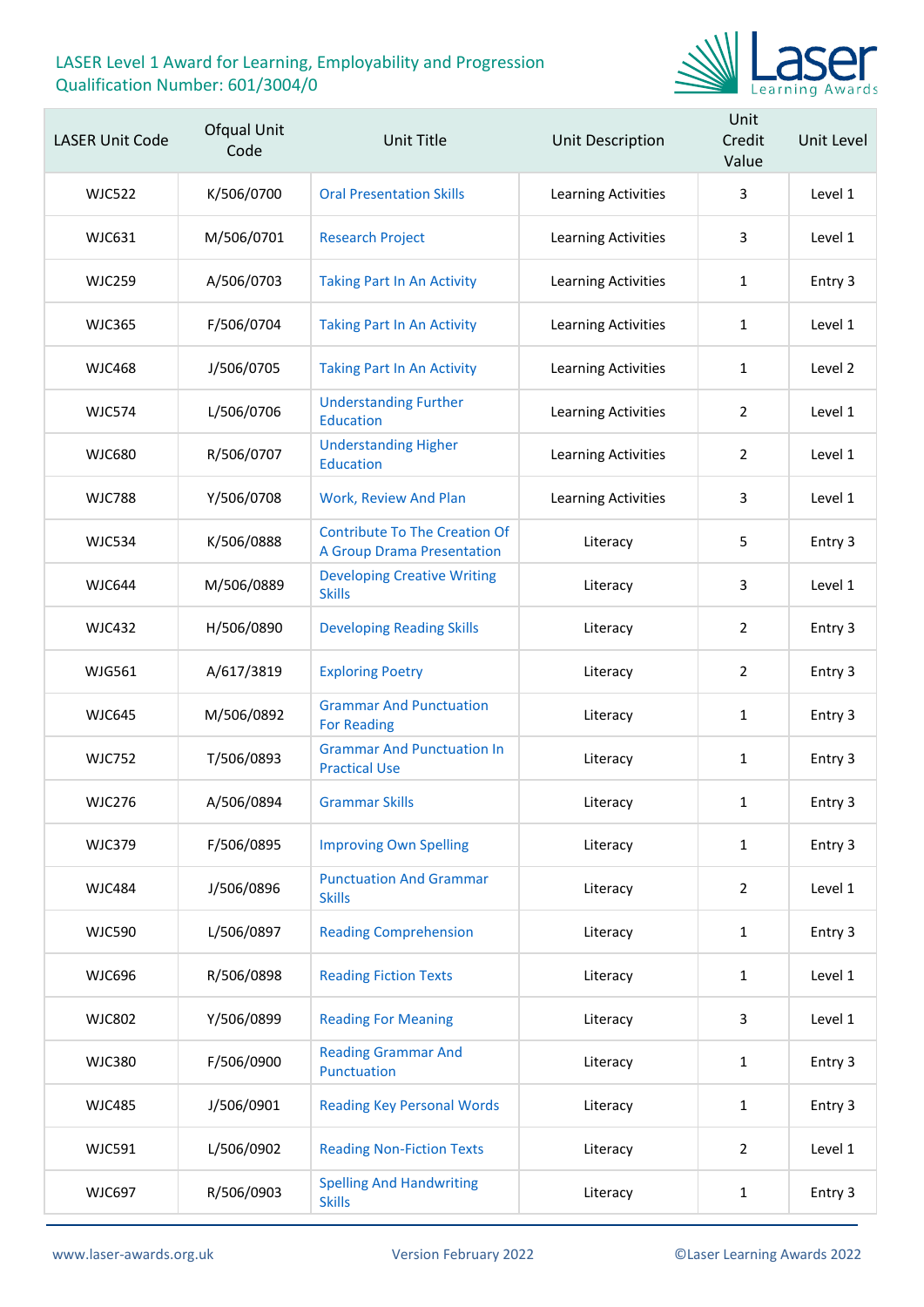

| <b>LASER Unit Code</b> | Ofqual Unit<br>Code | Unit Title                                                          | Unit Description                                | Unit<br>Credit<br>Value | Unit Level |
|------------------------|---------------------|---------------------------------------------------------------------|-------------------------------------------------|-------------------------|------------|
| <b>WJC803</b>          | Y/506/0904          | <b>Spelling In Practice</b>                                         | Literacy                                        | $\mathbf{1}$            | Entry 3    |
| <b>WJC328</b>          | D/506/0905          | <b>Spelling Rules And Strategies</b><br><b>In Practical Use</b>     | Literacy                                        | 3                       | Level 1    |
| <b>WJC433</b>          | H/506/0906          | <b>Spelling Skills</b>                                              | Literacy                                        | 3                       | Level 1    |
| <b>WJC536</b>          | K/506/0907          | <b>Using Grammar, Punctuation</b><br><b>And Spelling In Writing</b> | Literacy                                        | $\overline{2}$          | Entry 3    |
| <b>WJC646</b>          | M/506/0908          | <b>Using Grammar, Punctuation</b><br><b>And Spelling In Writing</b> | Literacy                                        | 2                       | Level 1    |
| <b>WJC753</b>          | T/506/0909          | <b>Using Punctuation</b>                                            | Literacy                                        | $\mathbf{1}$            | Entry 3    |
| <b>WJC537</b>          | K/506/0910          | <b>Writing Composition Skills</b>                                   | Literacy                                        | $\mathbf{1}$            | Entry 3    |
| <b>WJC647</b>          | M/506/0911          | <b>Writing For Meaning Skills</b>                                   | Literacy                                        | 3                       | Level 1    |
| <b>WJC754</b>          | T/506/0912          | <b>Writing To Communicate</b>                                       | Literacy                                        | $\overline{2}$          | Entry 3    |
| <b>WJC816</b>          | Y/506/1048          | <b>Critical Thinking</b>                                            | Making Progress in<br>Learning                  | 3                       | Level 1    |
| <b>WJC340</b>          | D/506/1049          | <b>Engaging In Discussion</b>                                       | Making Progress in<br>Learning                  | $\mathbf{1}$            | Entry 3    |
| <b>WJC711</b>          | R/506/1050          | <b>Handling Data</b>                                                | Making Progress in<br>Learning                  | $\overline{2}$          | Level 1    |
| <b>WJC817</b>          | Y/506/1051          | <b>Improving Own Learning And</b><br>Performance                    | Making Progress in<br>Learning                  | 3                       | Level 1    |
| <b>WJC341</b>          | D/506/1052          | <b>Improving Own Learning And</b><br>Performance                    | Making Progress in<br>Learning                  | 3                       | Level 2    |
| <b>WJC445</b>          | H/506/1053          | <b>Managing Study</b>                                               | Making Progress in<br>Learning                  | 3                       | Entry 3    |
| <b>WJC549</b>          | K/506/1054          | <b>Managing Your Own Learning</b>                                   | Making Progress in<br>Learning                  | 3                       | Level 1    |
| <b>WJC659</b>          | M/506/1055          | <b>Planning And Carrying Out</b><br>Research                        | Making Progress in<br>Learning                  | $\overline{2}$          | Level 1    |
| <b>WJC765</b>          | T/506/1056          | <b>Planning For Progress In</b><br><b>English Skills</b>            | Making Progress in<br>Learning                  | $\mathbf{1}$            | Entry 3    |
| <b>WJC289</b>          | A/506/1057          | <b>Presentation Skills</b>                                          | Making Progress in<br>Learning                  | 3                       | Entry 3    |
| WJC391                 | F/506/1058          | <b>Problem-Solving Skills</b>                                       | Making Progress in<br>Learning                  | $\mathbf{1}$            | Level 1    |
| <b>WJC499</b>          | J/506/1059          | <b>Reflectiveness In Learning</b>                                   | Making Progress in<br>Learning                  | 6                       | Level 1    |
| <b>WJC290</b>          | A/506/1060          | <b>Study Skills</b>                                                 | Making Progress in<br>Learning                  | 3                       | Entry 3    |
| <b>WJC392</b>          | F/506/1061          | <b>Study Skills</b>                                                 | Making Progress in<br>Learning                  | 3                       | Level 1    |
| <b>WJC318</b>          | D/506/0774          | <b>Banking And Other Financial</b><br>Organisations                 | Managing Money and<br><b>Managing Mealtimes</b> | $\mathbf{1}$            | Level 1    |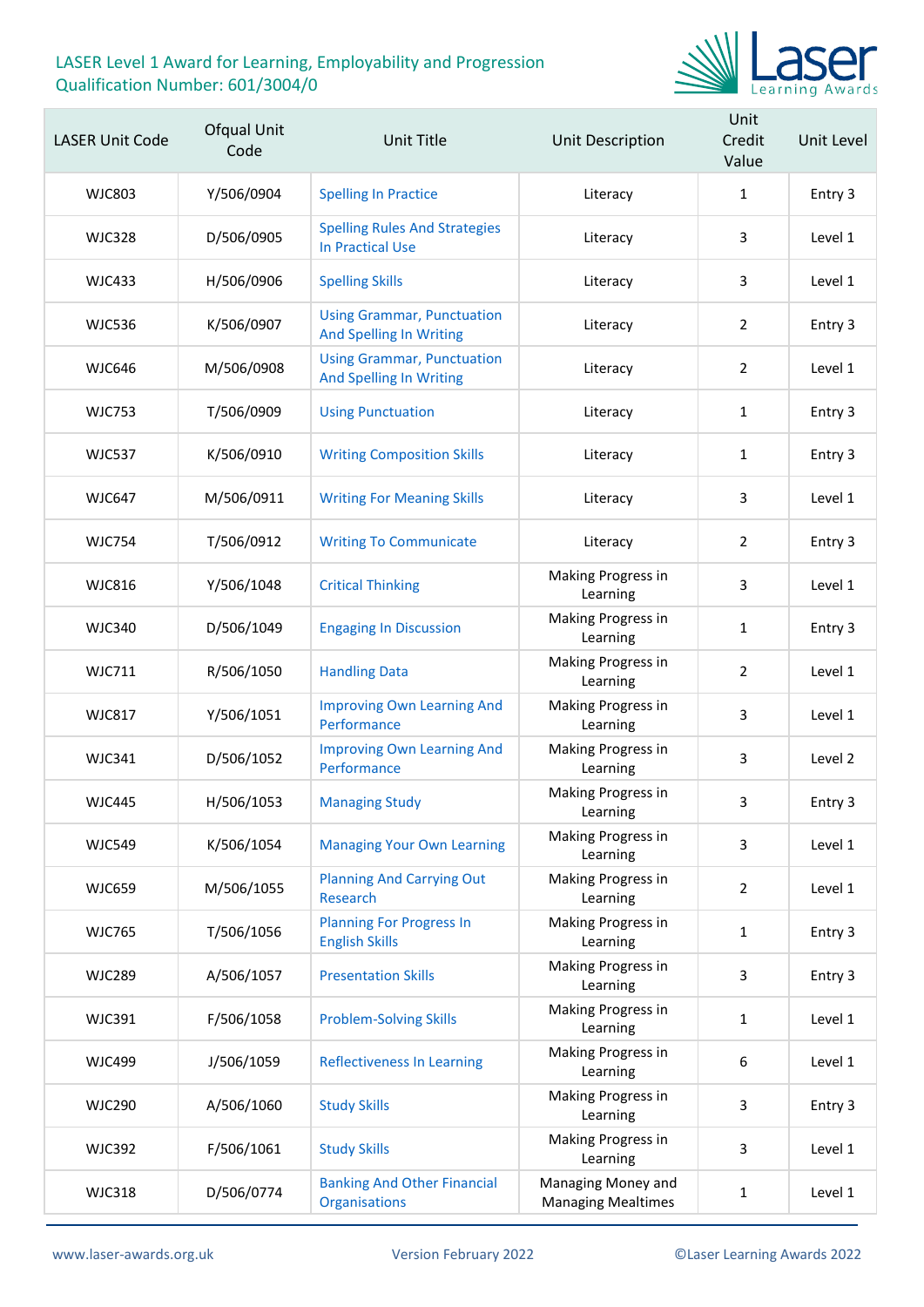

| <b>LASER Unit Code</b> | Ofqual Unit<br>Code | Unit Title                                                                                     | Unit Description                                | Unit<br>Credit<br>Value | Unit Level |
|------------------------|---------------------|------------------------------------------------------------------------------------------------|-------------------------------------------------|-------------------------|------------|
| <b>WJC425</b>          | H/506/0775          | <b>Budgeting</b>                                                                               | Managing Money and<br><b>Managing Mealtimes</b> | $\mathbf{1}$            | Entry 3    |
| <b>WJC636</b>          | M/506/0777          | <b>Dealing With Debt</b>                                                                       | Managing Money and<br><b>Managing Mealtimes</b> | 3                       | Entry 3    |
| <b>WJC742</b>          | T/506/0778          | <b>Dealing With Debt</b>                                                                       | Managing Money and<br><b>Managing Mealtimes</b> | 3                       | Level 1    |
| <b>WJC266</b>          | A/506/0779          | <b>Developing Skills For Table</b><br><b>Setting In Your Home</b>                              | Managing Money and<br><b>Managing Mealtimes</b> | 1                       | Entry 3    |
| <b>WJC637</b>          | M/506/0780          | <b>Financial Literacy: Saving And</b><br><b>Borrowing</b>                                      | Managing Money and<br><b>Managing Mealtimes</b> | 1                       | Level 1    |
| <b>WJC743</b>          | T/506/0781          | <b>Food, Drink And Cooking</b>                                                                 | Managing Money and<br><b>Managing Mealtimes</b> | 3                       | Entry 3    |
| <b>WJC267</b>          | A/506/0782          | <b>Getting The Best From Banks</b><br><b>And Credit Cards</b>                                  | Managing Money and<br><b>Managing Mealtimes</b> | 2                       | Entry 3    |
| <b>WJC473</b>          | J/506/0784          | <b>Managing Personal Finances</b>                                                              | Managing Money and<br><b>Managing Mealtimes</b> | 3                       | Level 1    |
| <b>WJC581</b>          | L/506/0785          | <b>Managing Your Money</b>                                                                     | Managing Money and<br><b>Managing Mealtimes</b> | 3                       | Entry 3    |
| <b>WJC688</b>          | R/506/0786          | <b>Personal Budgeting And</b><br><b>Managing Money</b>                                         | Managing Money and<br><b>Managing Mealtimes</b> | 3                       | Entry 3    |
| <b>WJC794</b>          | Y/506/0787          | <b>Personal Budgeting And</b><br><b>Managing Money</b>                                         | Managing Money and<br><b>Managing Mealtimes</b> | 3                       | Level 1    |
| <b>WJC319</b>          | D/506/0788          | <b>Skills For Shopping</b>                                                                     | Managing Money and<br><b>Managing Mealtimes</b> | 3                       | Entry 3    |
| <b>WJC795</b>          | Y/506/0790          | <b>Using Cooking Skills In The</b><br><b>Domestic Kitchen</b>                                  | Managing Money and<br><b>Managing Mealtimes</b> | 3                       | Level 1    |
| <b>WJC492</b>          | J/506/0980          | <b>Developing Skills In</b><br><b>Assembling Mechanical</b><br>Components                      | Motor Vehicles and<br>Engineering               | 3                       | Level 1    |
| <b>WJC598</b>          | L/506/0981          | <b>Developing Skills In Electronic</b><br>Assembly                                             | Motor Vehicles and<br>Engineering               | 3                       | Level 1    |
| <b>WJC705</b>          | R/506/0982          | Developing Skills In Joining<br><b>Materials Using Welding</b>                                 | Motor Vehicles and<br>Engineering               | 3                       | Level 1    |
| <b>WJC810</b>          | Y/506/0983          | <b>Developing Skills In Making</b><br><b>Engineering Components</b><br><b>Using Hand Tools</b> | Motor Vehicles and<br>Engineering               | 4                       | Level 1    |
| <b>WJC334</b>          | D/506/0984          | <b>Developing Skills In Planning</b><br><b>And Making A Machined</b><br>Product                | Motor Vehicles and<br>Engineering               | 6                       | Level 1    |
| <b>WJC439</b>          | H/506/0985          | Developing Skills In Using A<br><b>Bench/Pedestal Drilling</b><br><b>Machine</b>               | Motor Vehicles and<br>Engineering               | 4                       | Level 1    |
| <b>WJC544</b>          | K/506/0986          | <b>Developing Skills In Wiring</b><br><b>Electrical Circuits And</b><br>Components             | Motor Vehicles and<br>Engineering               | 3                       | Level 1    |
| <b>WJC652</b>          | M/506/0987          | <b>Identification Of Basic</b><br><b>External And Internal Car</b><br>Parts                    | Motor Vehicles and<br>Engineering               | $\mathbf{1}$            | Entry 3    |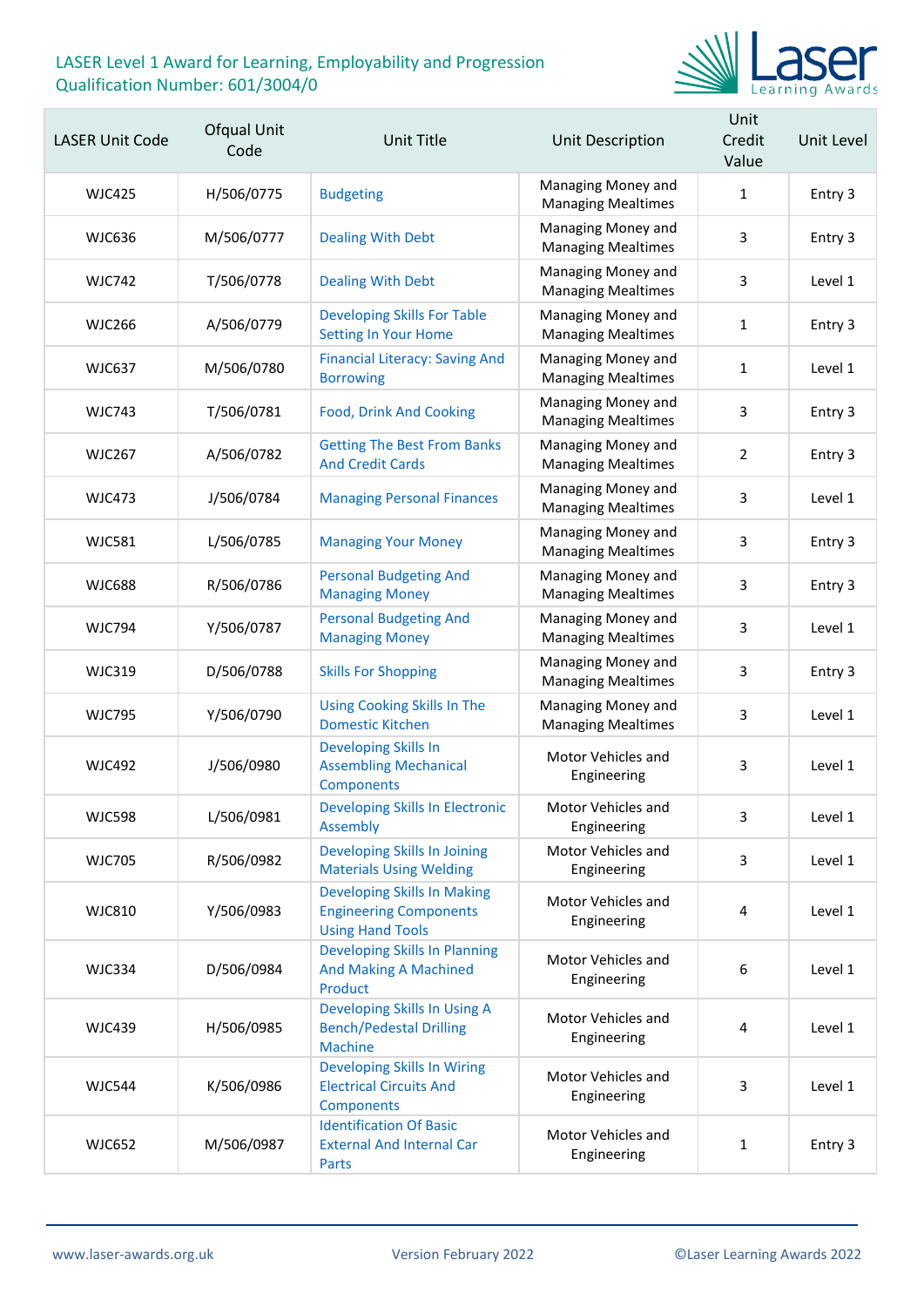

| <b>LASER Unit Code</b> | Ofqual Unit<br>Code | Unit Title                                                                         | Unit Description                  | Unit<br>Credit<br>Value | Unit Level |
|------------------------|---------------------|------------------------------------------------------------------------------------|-----------------------------------|-------------------------|------------|
| <b>WJC758</b>          | T/506/0988          | <b>Identification Of Basic</b><br><b>External And Internal Car</b><br>Parts        | Motor Vehicles and<br>Engineering | 3                       | Level 1    |
| <b>WJC283</b>          | A/506/0989          | <b>Motor Vehicle Workshop</b><br><b>Tools And Equipment</b>                        | Motor Vehicles and<br>Engineering | $\overline{2}$          | Entry 3    |
| <b>WJC653</b>          | M/506/0990          | <b>Tools, Equipment And</b><br><b>Materials For Vehicle</b><br>Maintenance         | Motor Vehicles and<br>Engineering | $\overline{4}$          | Level 1    |
| <b>WJC759</b>          | T/506/0991          | <b>Vehicle Braking Systems</b>                                                     | Motor Vehicles and<br>Engineering | 6                       | Level 1    |
| <b>WJC284</b>          | A/506/0992          | <b>Vehicle Engine Operating</b><br><b>Principles</b>                               | Motor Vehicles and<br>Engineering | $\overline{4}$          | Entry 3    |
| <b>WJC386</b>          | F/506/0993          | <b>Vehicle Fuel And Exhaust</b><br><b>Systems</b>                                  | Motor Vehicles and<br>Engineering | 5                       | Entry 3    |
| <b>WJC493</b>          | J/506/0994          | <b>Vehicle Panel Preparation</b><br><b>Techniques</b>                              | Motor Vehicles and<br>Engineering | 3                       | Entry 3    |
| <b>WJC599</b>          | L/506/0995          | <b>Vehicle Steering And</b><br><b>Suspension Systems</b>                           | Motor Vehicles and<br>Engineering | 5                       | Entry 3    |
| <b>WJC706</b>          | R/506/0996          | <b>Vehicle Wheels And Tyre</b><br><b>Systems</b>                                   | Motor Vehicles and<br>Engineering | 4                       | Entry 3    |
| <b>WJC277</b>          | A/506/0913          | <b>Average And Range</b>                                                           | Numeracy                          | 1                       | Level 1    |
| <b>WJC381</b>          | F/506/0914          | <b>Developing And Applying</b><br><b>Addition And Subtraction</b><br><b>Skills</b> | Numeracy                          | 1                       | Entry 3    |
| <b>WJC486</b>          | J/506/0915          | <b>Developing And Applying</b><br><b>Fraction Skills</b>                           | Numeracy                          | $\mathbf{1}$            | Entry 3    |
| <b>WJC592</b>          | L/506/0916          | <b>Developing And Applying</b><br><b>Shape And Space Skills</b>                    | Numeracy                          | $\mathbf{1}$            | Entry 3    |
| <b>WJC698</b>          | R/506/0917          | <b>Dividing Whole Numbers</b>                                                      | Numeracy                          | 1                       | Entry 3    |
| <b>WJC804</b>          | Y/506/0918          | <b>Measure: Capacity And</b><br>Temperature                                        | Numeracy                          | $\mathbf{1}$            | Entry 3    |
| <b>WJC329</b>          | D/506/0919          | <b>Measure: Distance And</b><br>Length                                             | Numeracy                          | $\mathbf{1}$            | Entry 3    |
| <b>WJC699</b>          | R/506/0920          | <b>Measure: Time And</b><br>Temperature                                            | Numeracy                          | $\overline{2}$          | Level 1    |
| <b>WJC805</b>          | Y/506/0921          | <b>Measure: Weight</b>                                                             | Numeracy                          | $\mathbf{1}$            | Entry 3    |
| <b>WJC330</b>          | D/506/0922          | Money: Adding And<br>Subtracting                                                   | Numeracy                          | $\mathbf{1}$            | Entry 3    |
| <b>WJC434</b>          | H/506/0923          | <b>Multiplying Whole Numbers</b>                                                   | Numeracy                          | $\mathbf{1}$            | Entry 3    |
| <b>WJC538</b>          | K/506/0924          | Probability                                                                        | Numeracy                          | $\mathbf{1}$            | Level 1    |
| <b>WJC648</b>          | M/506/0925          | <b>Tackling Number Problems</b>                                                    | Numeracy                          | $\mathbf{1}$            | Level 1    |
| <b>WJC755</b>          | T/506/0926          | <b>Time</b>                                                                        | Numeracy                          | $\mathbf{1}$            | Entry 3    |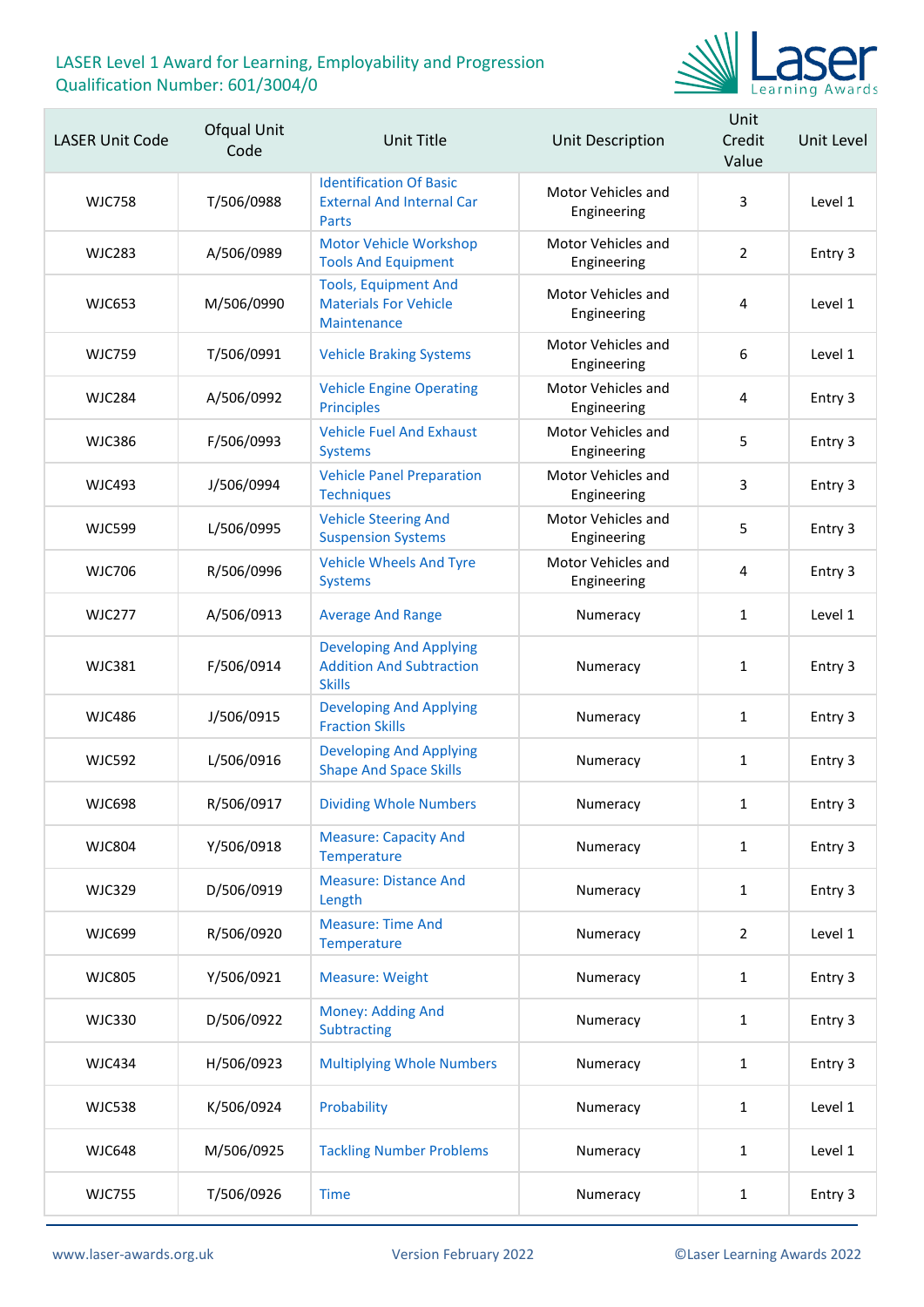

| <b>LASER Unit Code</b> | Ofqual Unit<br>Code | <b>Unit Title</b>                                                                           | Unit Description | Unit<br>Credit<br>Value | Unit Level |
|------------------------|---------------------|---------------------------------------------------------------------------------------------|------------------|-------------------------|------------|
| <b>WJC278</b>          | A/506/0927          | <b>Understanding And Using 2D</b><br><b>Shapes</b>                                          | Numeracy         | $\mathbf{1}$            | Level 1    |
| <b>WJC382</b>          | F/506/0928          | <b>Understanding And Using</b><br><b>Decimals</b>                                           | Numeracy         | $\overline{2}$          | Level 1    |
| <b>WJC487</b>          | J/506/0929          | <b>Understanding And Using</b><br><b>Fractions</b>                                          | Numeracy         | $\overline{2}$          | Level 1    |
| <b>WJC279</b>          | A/506/0930          | <b>Understanding And Using</b><br>Percentages                                               | Numeracy         | 2                       | Level 1    |
| <b>WJC383</b>          | F/506/0931          | <b>Understanding Length,</b><br><b>Weight And Capacity</b>                                  | Numeracy         | $\mathbf{1}$            | Level 1    |
| <b>WJC488</b>          | J/506/0932          | <b>Understanding Numbers</b>                                                                | Numeracy         | $\overline{2}$          | Level 1    |
| <b>WJC593</b>          | L/506/0933          | <b>Understanding Perimeter And</b><br>Area                                                  | Numeracy         | $\mathbf{1}$            | Level 1    |
| <b>WJC700</b>          | R/506/0934          | <b>Understanding Volume</b>                                                                 | Numeracy         | $\mathbf{1}$            | Level 1    |
| <b>WJC806</b>          | Y/506/0935          | <b>Using Addition And</b><br>Subtraction                                                    | Numeracy         | $\mathbf{1}$            | Entry 3    |
| <b>WJC331</b>          | D/506/0936          | <b>Using Calculations: Addition</b><br><b>And Subtraction Of Whole</b><br><b>Numbers</b>    | Numeracy         | $\mathbf{1}$            | Level 1    |
| <b>WJC435</b>          | H/506/0937          | <b>Using Calculations:</b><br><b>Multiplication And Division Of</b><br><b>Whole Numbers</b> | Numeracy         | $\overline{2}$          | Level 1    |
| <b>WJC500</b>          | J/506/1062          | <b>Accounting In A Professional</b><br>Environment                                          | Other            | 3                       | Level 1    |
| <b>WJC605</b>          | L/506/1063          | <b>Book-Keeping</b>                                                                         | Other            | 3                       | Level 1    |
| <b>WJC712</b>          | R/506/1064          | <b>Creative Media Production</b><br><b>Skills</b>                                           | Other            | 4                       | Level 1    |
| <b>WJC818</b>          | Y/506/1065          | <b>Fundraising</b>                                                                          | Other            | 3                       | Level 1    |
| <b>WJC342</b>          | D/506/1066          | <b>ICT System Operation</b>                                                                 | Other            | 6                       | Level 1    |
| <b>WJC446</b>          | H/506/1067          | <b>Investigating Employment</b><br><b>Opportunities In The</b><br><b>Uniformed Services</b> | Other            | 3                       | Level 1    |
| <b>WJC550</b>          | K/506/1071          | <b>Job Opportunities In Creative</b><br><b>Media</b>                                        | Other            | 3                       | Level 1    |
| <b>WJC660</b>          | M/506/1072          | <b>Marketing</b>                                                                            | Other            | $\overline{3}$          | Level 1    |
| <b>WJC766</b>          | T/506/1073          | <b>Principles Of Cleaning Work</b>                                                          | Other            | 3                       | Level 1    |
| <b>WJC291</b>          | A/506/1074          | <b>Public Service Careers</b>                                                               | Other            | 3                       | Level 1    |
| <b>WJC393</b>          | F/506/1075          | <b>Social Media</b>                                                                         | Other            | $\overline{3}$          | Level 1    |
| <b>WJC714</b>          | R/506/1081          | <b>Supported Employment</b>                                                                 | Other            | 6                       | Entry 2    |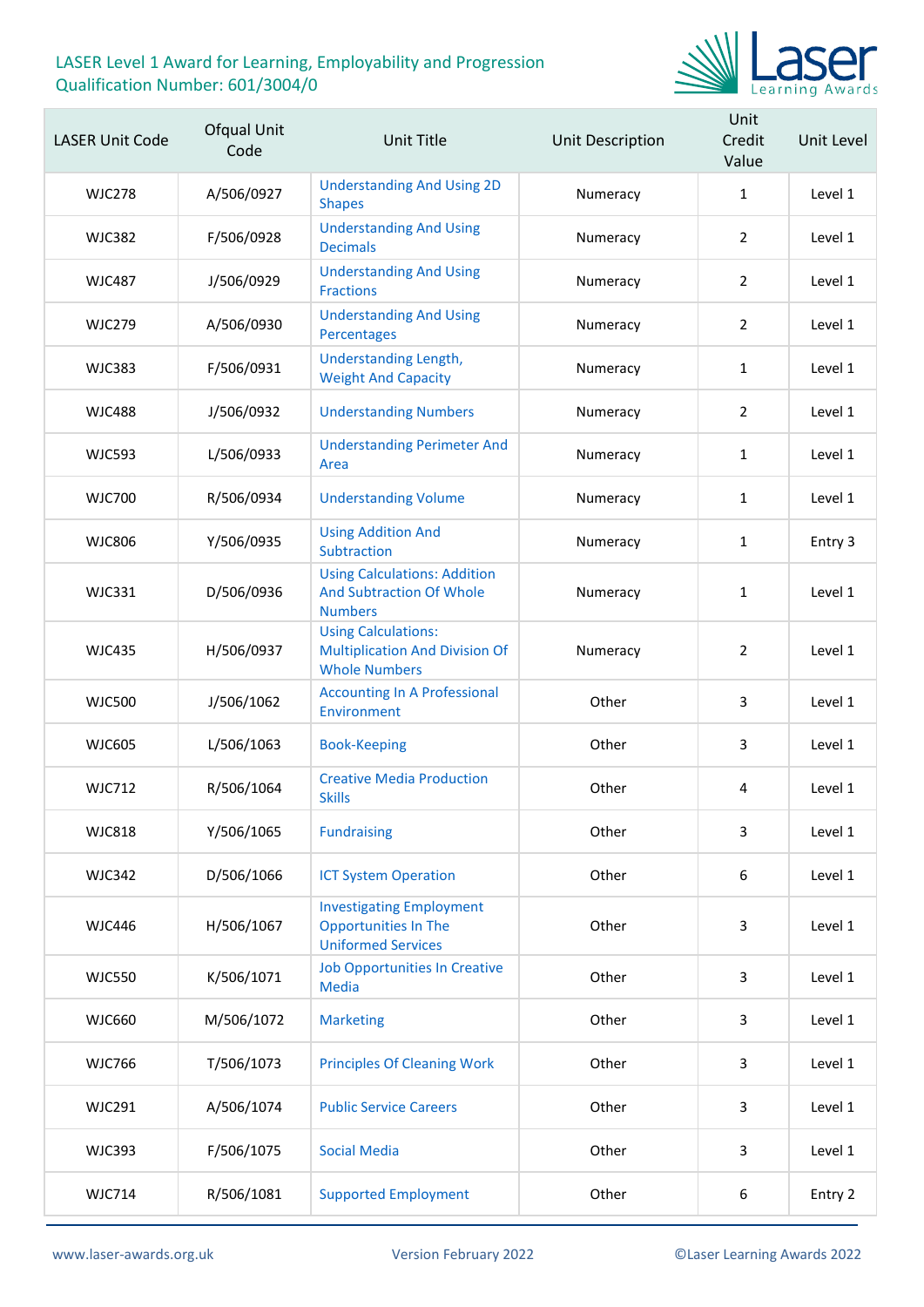

| <b>LASER Unit Code</b> | Ofqual Unit<br>Code | Unit Title                                                                                                           | Unit Description               | Unit<br>Credit<br>Value | Unit Level |
|------------------------|---------------------|----------------------------------------------------------------------------------------------------------------------|--------------------------------|-------------------------|------------|
| WJC819                 | Y/506/1082          | <b>Supported Employment</b>                                                                                          | Other                          | 6                       | Entry 3    |
| <b>WJC501</b>          | J/506/1076          | The UK Tourism Industry                                                                                              | Other                          | $\overline{2}$          | Level 1    |
| <b>WJC606</b>          | L/506/1077          | <b>Working In The Cleaning</b><br>Industry                                                                           | Other                          | $\mathbf{1}$            | Level 1    |
| <b>WJC713</b>          | R/506/1078          | <b>Working In Travel And</b><br><b>Tourism</b>                                                                       | Other                          | 3                       | Level 1    |
| <b>WJC607</b>          | L/506/1080          | <b>Working With ICT Hardware</b><br><b>And Equipment</b>                                                             | Other                          | 6                       | Level 1    |
| WJC691                 | R/506/0822          | <b>Acoustic Recording</b><br><b>Techniques</b>                                                                       | <b>Performing Arts</b>         | 6                       | Level 1    |
| <b>WJG554</b>          | T/617/3897          | <b>Composing Music</b>                                                                                               | Performing Arts                | 6                       | Level 1    |
| <b>WJC428</b>          | H/506/0825          | <b>Developing DJing Skills</b>                                                                                       | Performing Arts                | 3                       | Level 1    |
| <b>WJG557</b>          | T/617/3902          | <b>Developing Music Skills For</b><br>Solo Performance                                                               | Performing Arts                | 6                       | Level 1    |
| <b>WJC640</b>          | M/506/0827          | <b>Developing Musical Ensemble</b><br><b>Skills</b>                                                                  | Performing Arts                | 6                       | Level 1    |
| <b>WJC747</b>          | T/506/0828          | <b>Developing Oral Storytelling</b><br><b>Skills For Performance</b>                                                 | Performing Arts                | 3                       | Level 1    |
| <b>WJC641</b>          | M/506/0830          | <b>Developing Performance</b><br><b>Improvisation Techniques</b>                                                     | Performing Arts                | 3                       | Level 1    |
| <b>WJC692</b>          | R/506/0836          | <b>Developing Technical Skills</b><br>For Performance In The Arts                                                    | Performing Arts                | 3                       | Level 1    |
| <b>WJC323</b>          | D/506/0838          | <b>Musical Theatre</b>                                                                                               | Performing Arts                | 3                       | Level 1    |
| <b>WJC429</b>          | H/506/0839          | <b>Performance Skills</b>                                                                                            | Performing Arts                | 3                       | Entry 3    |
| <b>WJC324</b>          | D/506/0841          | <b>Performing Physical Theatre</b>                                                                                   | Performing Arts                | 3                       | Level 1    |
| <b>WJC642</b>          | M/506/0844          | <b>Physical Performance Skills</b>                                                                                   | Performing Arts                | 3                       | Entry 3    |
| <b>WJC749</b>          | T/506/0845          | <b>Rehearsing For A Production</b>                                                                                   | Performing Arts                | 3                       | Level 1    |
| <b>WJC375</b>          | F/506/0847          | Song Writing Skills In Popular<br><b>Music</b>                                                                       | Performing Arts                | 6                       | Level 1    |
| <b>WJG573</b>          | M/617/3901          | <b>Sound And Audio Production</b><br><b>Skills</b>                                                                   | Performing Arts                | 3                       | Level 1    |
| <b>WJC588</b>          | L/506/0852          | <b>Understanding The Use Of</b><br><b>Digital Sampling Techniques</b><br>For Composing And Producing<br><b>Music</b> | Performing Arts                | 3                       | Level 1    |
| <b>WJC693</b>          | R/506/0853          | Using The Internet As A<br><b>Medium For Music</b>                                                                   | Performing Arts                | 3                       | Level 1    |
| <b>WJC625</b>          | M/506/0617          | <b>Accessing Public Transport</b>                                                                                    | Personal Safety and<br>Hygiene | 3                       | Entry 3    |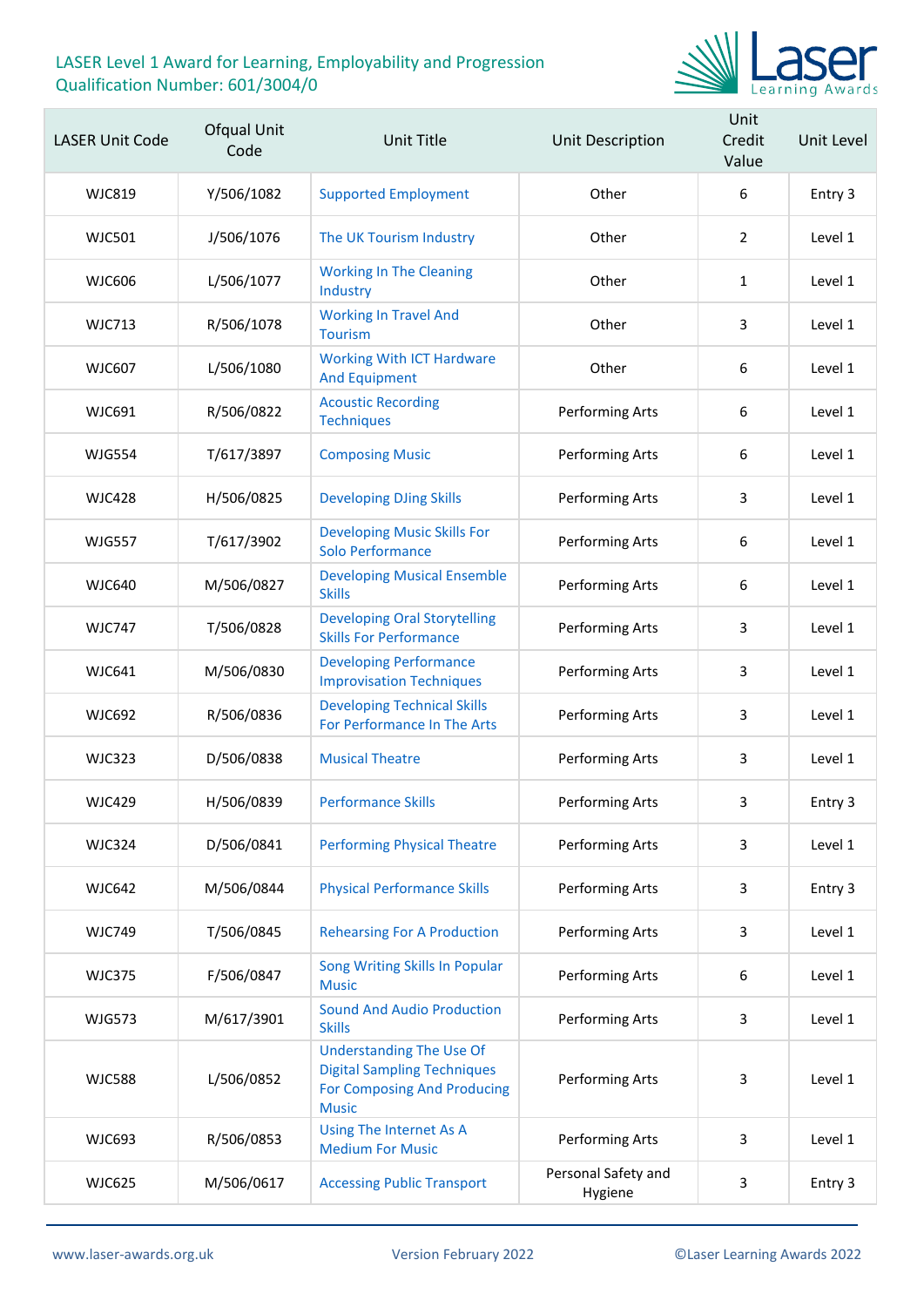

| <b>LASER Unit Code</b> | Ofqual Unit<br>Code | Unit Title                                                                             | Unit Description               | Unit<br>Credit<br>Value | Unit Level |
|------------------------|---------------------|----------------------------------------------------------------------------------------|--------------------------------|-------------------------|------------|
| WJC731                 | T/506/0618          | <b>Care Of A Wheeled Vehicle</b><br>For The Purposes Of Safety                         | Personal Safety and<br>Hygiene | $\overline{2}$          | Level 1    |
| <b>WJC626</b>          | M/506/0620          | <b>Developing Personal Hygiene</b><br><b>Skills For Hands And Feet</b>                 | Personal Safety and<br>Hygiene | $\mathbf{1}$            | Entry 3    |
| <b>WJC732</b>          | T/506/0621          | <b>Developing Personal Hygiene</b><br><b>Skills For Oral Health</b>                    | Personal Safety and<br>Hygiene | $\mathbf{1}$            | Entry 3    |
| WJC462                 | J/506/0624          | Developing Skills For Hygiene<br><b>And Health</b>                                     | Personal Safety and<br>Hygiene | 3                       | Entry 3    |
| WJC415                 | H/506/0629          | <b>Emergency And Basic Fire</b><br><b>Awareness</b>                                    | Personal Safety and<br>Hygiene | $\overline{2}$          | Level 1    |
| <b>WJC254</b>          | A/506/0636          | <b>Food Hygiene</b>                                                                    | Personal Safety and<br>Hygiene | $\overline{2}$          | Level 1    |
| <b>WJC570</b>          | L/506/0639          | Food Hygiene, Safety And<br><b>Storage</b>                                             | Personal Safety and<br>Hygiene | 3                       | Entry 3    |
| WJC464                 | J/506/0641          | <b>Health And Safety Awareness</b>                                                     | Personal Safety and<br>Hygiene | $\mathbf{1}$            | Entry 3    |
| <b>WJC608</b>          | M/506/0083          | <b>Health And Safety In A</b><br><b>Practical Environment</b>                          | Personal Safety and<br>Hygiene | $\mathbf{1}$            | Level 1    |
| <b>WJC571</b>          | L/506/0642          | <b>Mobility And Orientation For</b><br><b>Learners With Additional</b><br><b>Needs</b> | Personal Safety and<br>Hygiene | 3                       | Level 1    |
| <b>WJC784</b>          | Y/506/0644          | <b>Personal Body Hygiene</b><br><b>Awareness</b>                                       | Personal Safety and<br>Hygiene | $\mathbf{1}$            | Entry 3    |
| WJC417                 | H/506/0646          | <b>Road Safety For Pedestrians</b>                                                     | Personal Safety and<br>Hygiene | 3                       | Entry 3    |
| WJC628                 | M/506/0648          | <b>Using An Ordnance Survey</b><br>Map                                                 | Personal Safety and<br>Hygiene | $\overline{2}$          | Level 1    |
| <b>WJC368</b>          | F/506/0749          | <b>College Induction</b>                                                               | Preparing to Learn             | 3                       | Entry 2    |
| <b>WJC740</b>          | T/506/0750          | <b>College Induction</b>                                                               | Preparing to Learn             | 3                       | Entry 3    |
| <b>WJC264</b>          | A/506/0751          | <b>College Induction</b>                                                               | Preparing to Learn             | 3                       | Level 1    |
| <b>WJC578</b>          | L/506/0754          | <b>Developing A Personal</b><br><b>Learning Programme</b>                              | Preparing to Learn             | 3                       | Entry 3    |
| <b>WJC792</b>          | Y/506/0756          | <b>Developing A Personal</b><br><b>Learning Programme</b>                              | Preparing to Learn             | 3                       | Level 1    |
| <b>WJC527</b>          | K/506/0759          | <b>Developing Personal Learning</b><br><b>Skills</b>                                   | Preparing to Learn             | 6                       | Level 1    |
| <b>WJC635</b>          | M/506/0763          | <b>Developing Personal Study</b><br><b>Skills</b>                                      | Preparing to Learn             | 3                       | Entry 3    |
| <b>WJC370</b>          | F/506/0766          | <b>Induction To Study</b>                                                              | Preparing to Learn             | 3                       | Level 1    |
| <b>WJC472</b>          | J/506/0767          | <b>Introduction To A Training</b><br>Course                                            | Preparing to Learn             | 3                       | Entry 3    |
| <b>WJC579</b>          | L/506/0768          | <b>Introduction To A Training</b><br>Course                                            | Preparing to Learn             | 3                       | Level 1    |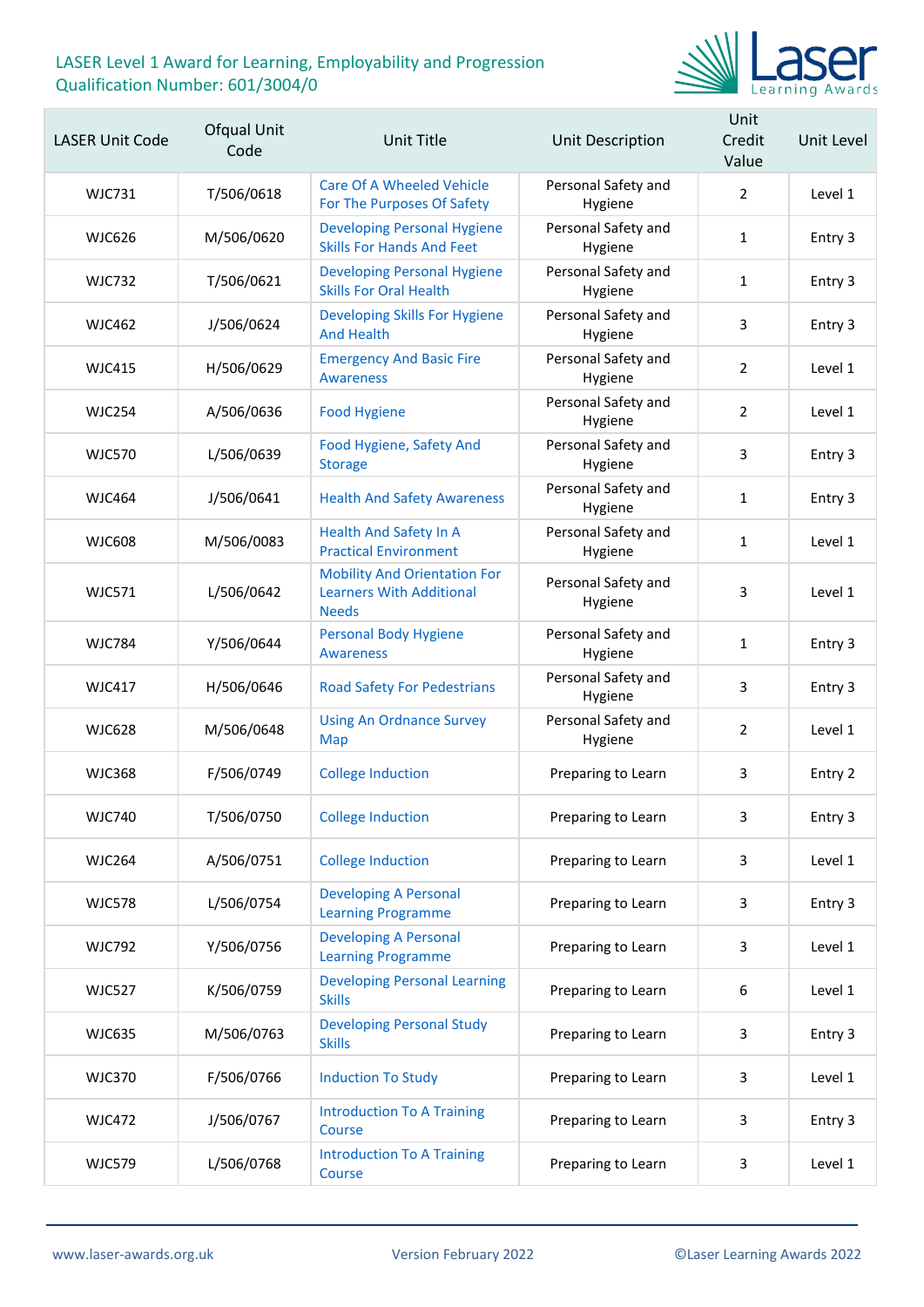

| <b>LASER Unit Code</b> | Ofqual Unit<br>Code | <b>Unit Title</b>                                                              | <b>Unit Description</b>                  | Unit<br>Credit<br>Value | Unit Level |
|------------------------|---------------------|--------------------------------------------------------------------------------|------------------------------------------|-------------------------|------------|
| <b>WJC686</b>          | R/506/0769          | <b>Making Choices About</b><br>Learning                                        | Preparing to Learn                       | 3                       | Level 1    |
| <b>WJC580</b>          | L/506/0771          | <b>Return To Learning</b>                                                      | Preparing to Learn                       | 3                       | Level 1    |
| <b>WJC687</b>          | R/506/0772          | <b>Setting Learning Goals</b>                                                  | Preparing to Learn                       | 3                       | Level 1    |
| <b>WJC793</b>          | Y/506/0773          | <b>Understanding And Achieving</b><br><b>Personal Learning Goals</b>           | Preparing to Learn                       | 3                       | Entry 3    |
| <b>WJC681</b>          | R/506/0710          | <b>Developing Parenting Skills</b>                                             | Relationships and<br>Parenting           | 3                       | Entry 3    |
| <b>WJC314</b>          | D/506/0712          | <b>Managing Own Personal</b><br><b>Relationships With Others</b>               | Relationships and<br>Parenting           | 3                       | Level 1    |
| <b>WJC523</b>          | K/506/0714          | <b>Managing Social Relationships</b>                                           | Relationships and<br>Parenting           | $\overline{2}$          | Entry 3    |
| <b>WJC632</b>          | M/506/0715          | <b>Parenting Skills</b>                                                        | Relationships and<br>Parenting           | 3                       | Level 1    |
| <b>WJC737</b>          | T/506/0716          | <b>Positive Parenting Skills</b>                                               | Relationships and<br>Parenting           | 3                       | Level 1    |
| <b>WJC260</b>          | A/506/0717          | <b>Sex And Relationship</b><br>Education                                       | Relationships and<br>Parenting           | 3                       | Level 1    |
| <b>WJC366</b>          | F/506/0718          | <b>The Rights And</b><br><b>Responsibilities Of Parenting</b>                  | Relationships and<br>Parenting           | 3                       | Level 1    |
| <b>WJC469</b>          | J/506/0719          | <b>Understanding Family</b><br>Relationships                                   | Relationships and<br>Parenting           | 3                       | Entry 3    |
| <b>WJC261</b>          | A/506/0720          | <b>Understanding Family</b><br>Relationships                                   | Relationships and<br>Parenting           | 3                       | Level 1    |
| <b>WJG574</b>          | K/617/3833          | <b>Understanding Family</b><br>Relationships                                   | Relationships and<br>Parenting           | 3                       | Level 2    |
| <b>WJC575</b>          | L/506/0723          | <b>Understanding Relationships</b>                                             | Relationships and<br>Parenting           | 3                       | Entry 3    |
| <b>WJC682</b>          | R/506/0724          | <b>Understanding Your</b><br><b>Pregnancy And Preparation</b><br>For Your Baby | Relationships and<br>Parenting           | 3                       | Level 1    |
| <b>WJC789</b>          | Y/506/0725          | <b>Young Parenthood</b>                                                        | Relationships and<br>Parenting           | $\overline{2}$          | Entry 3    |
| <b>WJC524</b>          | K/506/0728          | <b>Young Parenthood</b>                                                        | Relationships and<br>Parenting           | $\overline{2}$          | Level 1    |
| <b>WJC762</b>          | T/506/1025          | <b>Assembling Orders For</b><br><b>Dispatch In A Logistics</b><br>Environment  | Retail, Warehousing and<br>Manufacturing | 3                       | Level 1    |
| <b>WJC287</b>          | A/506/1026          | <b>Displaying Merchandise</b>                                                  | Retail, Warehousing and<br>Manufacturing | 3                       | Entry 3    |
| <b>WJC496</b>          | J/506/1028          | <b>Handling Money In A Sales</b><br><b>Situation</b>                           | Retail, Warehousing and<br>Manufacturing | 3                       | Entry 3    |
| <b>WJC602</b>          | L/506/1029          | Handling Stock In A Retail<br>Environment                                      | Retail, Warehousing and<br>Manufacturing | 3                       | Entry 3    |
| <b>WJC497</b>          | J/506/1031          | Keeping The Work Area Clean,<br>Tidy And Safe In A Retail<br>Environment       | Retail, Warehousing and<br>Manufacturing | 3                       | Entry 3    |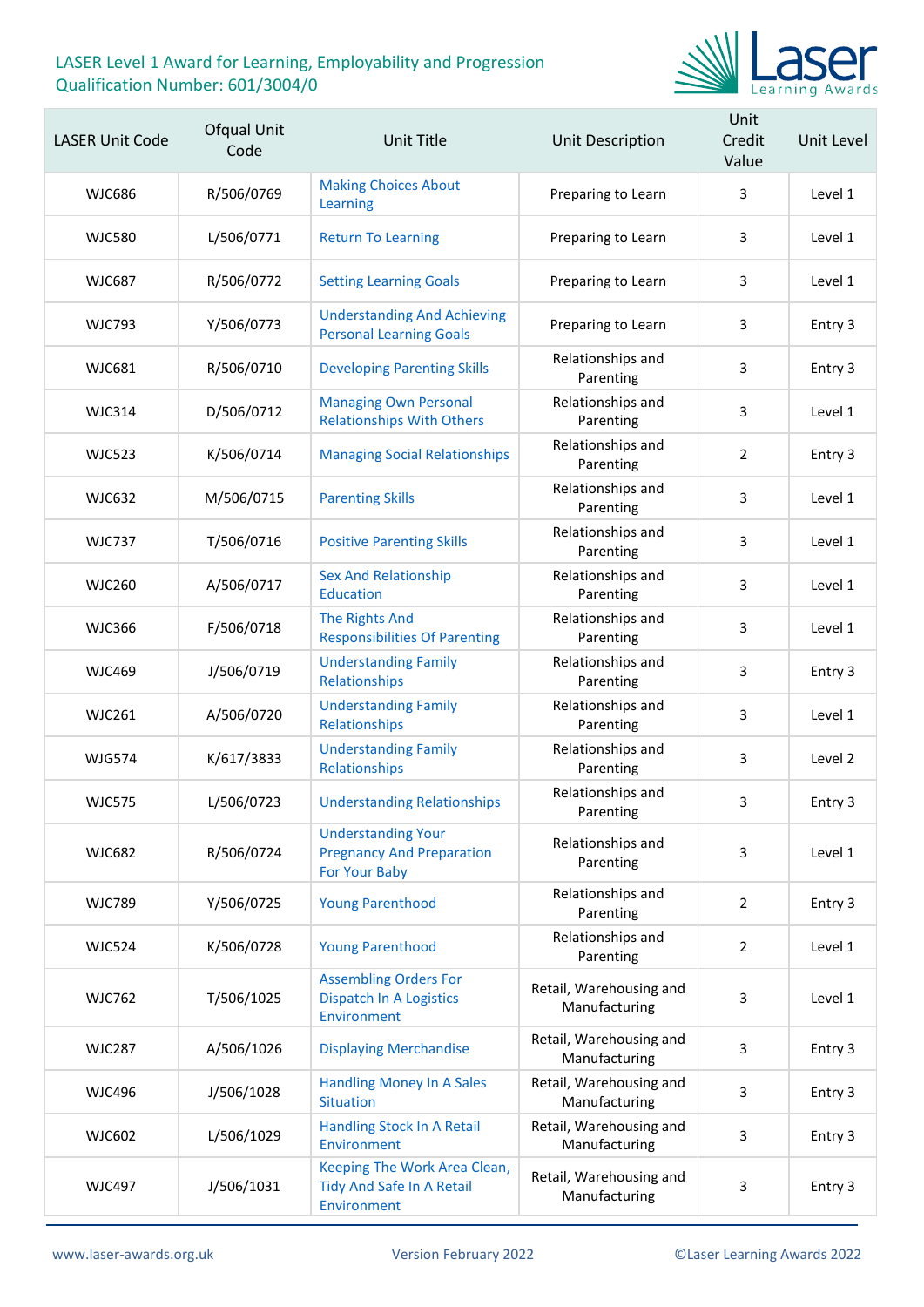

| <b>LASER Unit Code</b> | Ofqual Unit<br>Code | Unit Title                                                                   | Unit Description                                     | Unit<br>Credit<br>Value | Unit Level |
|------------------------|---------------------|------------------------------------------------------------------------------|------------------------------------------------------|-------------------------|------------|
| <b>WJC709</b>          | R/506/1033          | Looking After Customers In A<br><b>Retail Environment</b>                    | Retail, Warehousing and<br>Manufacturing             | 3                       | Entry 3    |
| <b>WJC339</b>          | D/506/1035          | <b>Moving Or Handling Goods</b><br><b>Manually</b>                           | Retail, Warehousing and<br>Manufacturing             | $\overline{2}$          | Level 1    |
| <b>WJC444</b>          | H/506/1036          | <b>Picking Goods</b>                                                         | Retail, Warehousing and<br>Manufacturing             | $\overline{2}$          | Level 1    |
| <b>WJG570</b>          | J/617/3824          | <b>Production Skills In</b><br>Manufacturing                                 | Retail, Warehousing and<br>Manufacturing             | 3                       | Entry 3    |
| <b>WJG571</b>          | D/617/3828          | <b>Receiving Goods</b>                                                       | Retail, Warehousing and<br>Manufacturing             | 3                       | Level 1    |
| <b>WJC658</b>          | M/506/1041          | <b>Sorting Goods And Materials</b><br>For Recycling Or Disposal              | Retail, Warehousing and<br>Manufacturing             | 3                       | Level 1    |
| <b>WJC288</b>          | A/506/1043          | <b>Understanding Customer</b><br><b>Service</b>                              | Retail, Warehousing and<br>Manufacturing             | 3                       | Level 1    |
| <b>WJC764</b>          | T/506/1042          | <b>Understanding Customer</b><br><b>Service In The Retail Sector</b>         | Retail, Warehousing and<br>Manufacturing             | 3                       | Level 1    |
| <b>WJC390</b>          | F/506/1044          | <b>Understanding Manufacturing</b>                                           | Retail, Warehousing and<br>Manufacturing             | 3                       | Level 1    |
| <b>WJC498</b>          | J/506/1045          | <b>Understanding The Business</b><br><b>Of Retail</b>                        | Retail, Warehousing and<br>Manufacturing             | 3                       | Level 1    |
| <b>WJC604</b>          | L/506/1046          | <b>Understanding The Retail</b><br><b>Selling Process</b>                    | Retail, Warehousing and<br>Manufacturing             | 3                       | Level 1    |
| <b>WJC710</b>          | R/506/1047          | <b>Wrapping And Packing Goods</b>                                            | Retail, Warehousing and<br>Manufacturing             | $\overline{2}$          | Entry 3    |
| <b>WJC629</b>          | M/506/0651          | <b>Building Confidence And Self</b><br>Esteem                                | Self-Awareness, Self<br><b>Esteem and Confidence</b> | 2                       | Entry 3    |
| <b>WJC734</b>          | T/506/0652          | <b>Coping Strategies</b>                                                     | Self-Awareness, Self<br><b>Esteem and Confidence</b> | 3                       | Level 1    |
| WJC255                 | A/506/0653          | <b>Developing Personal</b><br><b>Confidence And Self</b><br><b>Awareness</b> | Self-Awareness, Self<br><b>Esteem and Confidence</b> | 3                       | Level 1    |
| <b>WJC361</b>          | F/506/0654          | <b>Developing Personal</b><br><b>Confidence And Self</b><br><b>Awareness</b> | Self-Awareness, Self<br><b>Esteem and Confidence</b> | 3                       | Level 2    |
| <b>WJC465</b>          | J/506/0655          | <b>Emotional Intelligence</b>                                                | Self-Awareness, Self<br><b>Esteem and Confidence</b> | 3                       | Entry 3    |
| <b>WJC572</b>          | L/506/0656          | <b>Improving Own Confidence</b>                                              | Self-Awareness, Self<br><b>Esteem and Confidence</b> | 3                       | Level 1    |
| <b>WJC678</b>          | R/506/0657          | <b>Understanding And Managing</b><br><b>Anger And Aggression</b>             | Self-Awareness, Self<br><b>Esteem and Confidence</b> | 3                       | Level 1    |
| <b>WJC785</b>          | Y/506/0658          | <b>Understanding And</b><br><b>Transforming Own Behaviour</b>                | Self-Awareness, Self<br><b>Esteem and Confidence</b> | 3                       | Level 1    |
| <b>WJC310</b>          | D/506/0659          | <b>Understanding Own Response</b><br>To Body Image                           | Self-Awareness, Self<br><b>Esteem and Confidence</b> | $\overline{2}$          | Level 1    |
| <b>WJC679</b>          | R/506/0660          | <b>Understanding Personal And</b><br><b>Interpersonal Conflict</b>           | Self-Awareness, Self<br><b>Esteem and Confidence</b> | 3                       | Level 1    |
| <b>WJC573</b>          | L/506/0673          | <b>Understanding Personal</b><br><b>Awareness</b>                            | Self-Awareness, Self<br><b>Esteem and Confidence</b> | 3                       | Level 1    |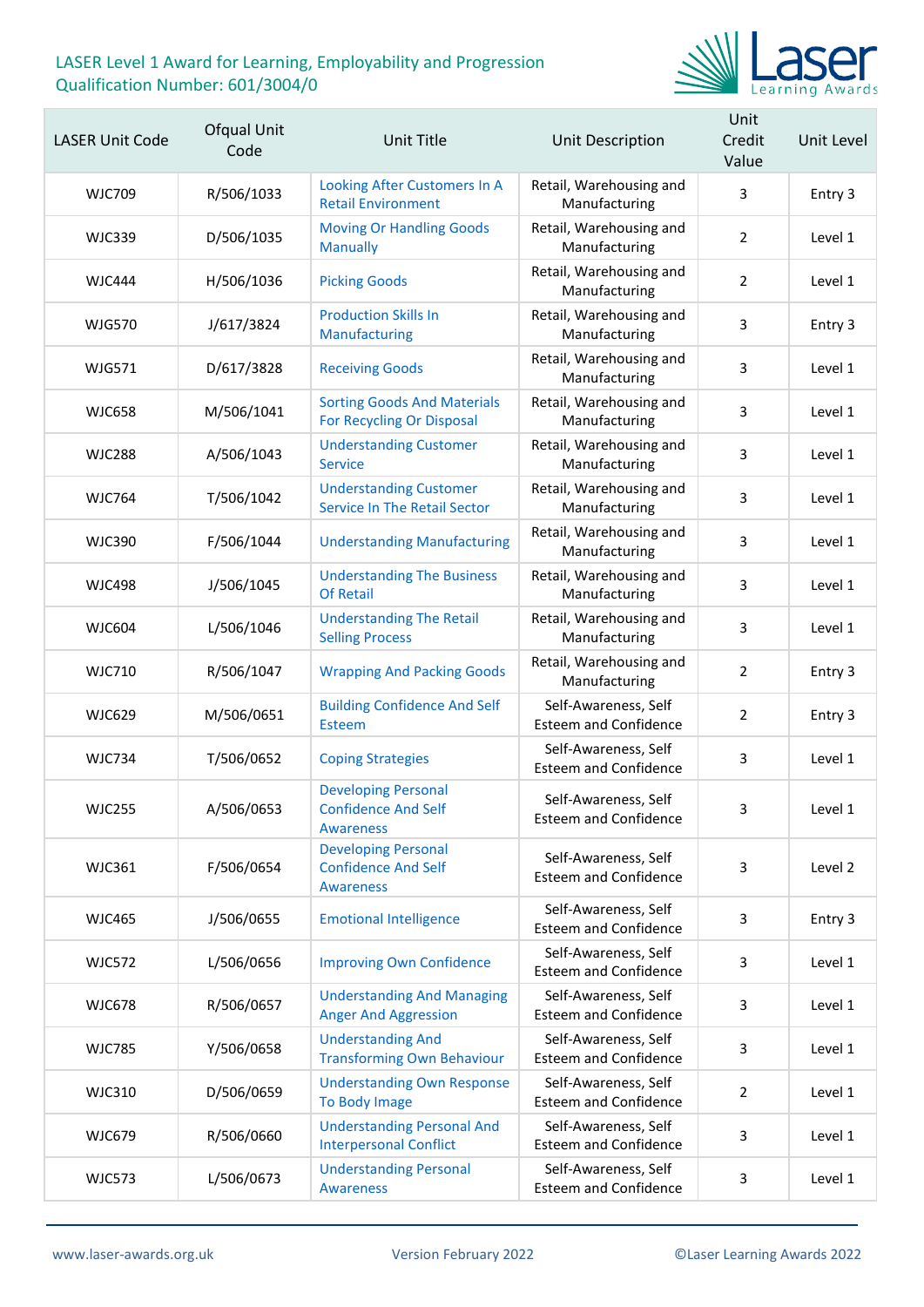

| <b>LASER Unit Code</b> | Ofqual Unit<br>Code | <b>Unit Title</b>                                              | Unit Description                                     | Unit<br>Credit<br>Value | Unit Level |
|------------------------|---------------------|----------------------------------------------------------------|------------------------------------------------------|-------------------------|------------|
| <b>WJC520</b>          | K/506/0678          | <b>Understanding Self And</b><br><b>Others</b>                 | Self-Awareness, Self<br><b>Esteem and Confidence</b> | 3                       | Entry 3    |
| <b>WJC483</b>          | J/506/0882          | <b>Understanding Self In Conflict</b>                          | Self-Awareness, Self<br><b>Esteem and Confidence</b> | 3                       | Level 1    |
| <b>WJC630</b>          | M/506/0679          | <b>Understanding The Victim</b>                                | Self-Awareness, Self<br><b>Esteem and Confidence</b> | 3                       | Level 1    |
| <b>WJC569</b>          | L/506/0611          | <b>Domestic Abuse Awareness</b>                                | Social Issues                                        | 3                       | Level 1    |
| <b>WJC414</b>          | H/506/0615          | <b>Understanding Cultural</b><br><b>Differences</b>            | Social Issues                                        | 3                       | Entry 3    |
| <b>WJC359</b>          | F/506/0623          | <b>Understanding Discrimination</b>                            | Social Issues                                        | 3                       | Entry 3    |
| <b>WJC783</b>          | Y/506/0627          | <b>Understanding Diversity In</b><br><b>Society</b>            | Social Issues                                        | 3                       | Entry 3    |
| <b>WJC308</b>          | D/506/0631          | <b>Understanding Diversity In</b><br><b>Society</b>            | Social Issues                                        | 3                       | Level 1    |
| <b>WJC416</b>          | H/506/0632          | <b>Understanding Eating</b><br><b>Disorders</b>                | Social Issues                                        | $\mathbf{1}$            | Level 1    |
| <b>WJC627</b>          | M/506/0634          | <b>Understanding Equal</b><br>Opportunities                    | Social Issues                                        | 3                       | Level 1    |
| <b>WJC463</b>          | J/506/0638          | <b>Understanding Prejudice And</b><br><b>Discrimination</b>    | Social Issues                                        | 3                       | Level 1    |
| WJC360                 | F/506/0640          | <b>Understanding Prejudice And</b><br><b>Discrimination</b>    | Social Issues                                        | 3                       | Level 2    |
| <b>WJC677</b>          | R/506/0643          | <b>Understanding The Issue Of</b><br><b>Obesity</b>            | Social Issues                                        | $\overline{2}$          | Level 1    |
| <b>WJC309</b>          | D/506/0645          | <b>Understanding The</b><br><b>Restorative Justice Process</b> | Social Issues                                        | 3                       | Level 1    |
| <b>WJC517</b>          | K/506/0647          | <b>Understanding Young People,</b><br><b>Law And Order</b>     | Social Issues                                        | 3                       | Entry 3    |
| <b>WJC733</b>          | T/506/0649          | <b>Understanding Young People,</b><br><b>Law And Order</b>     | Social Issues                                        | 3                       | Level 1    |
| <b>WJC518</b>          | K/506/0650          | <b>Understanding Young People,</b><br><b>Law And Order</b>     | Social Issues                                        | 3                       | Level 2    |
| <b>WJC539</b>          | K/506/0938          | <b>Careers In Sport And Active</b><br>Leisure                  | Sport and Active Leisure                             | 3                       | Level 1    |
| <b>WJC649</b>          | M/506/0939          | <b>Health And Fitness</b>                                      | Sport and Active Leisure                             | 3                       | Entry 3    |
| <b>WJC540</b>          | K/506/0941          | <b>How The Body Works</b>                                      | Sport and Active Leisure                             | 4                       | Level 1    |
| <b>WJC650</b>          | M/506/0942          | <b>Improving Own Fitness</b>                                   | Sport and Active Leisure                             | 3                       | Entry 3    |
| <b>WJC756</b>          | T/506/0943          | <b>Improving Personal Health</b><br><b>And Fitness</b>         | Sport and Active Leisure                             | 3                       | Entry 3    |
| <b>WJC280</b>          | A/506/0944          | <b>Indoor Team Games</b>                                       | Sport and Active Leisure                             | 3                       | Entry 3    |
| <b>WJC384</b>          | F/506/0945          | <b>Participating In Leisure</b><br><b>Activities</b>           | Sport and Active Leisure                             | 3                       | Entry 3    |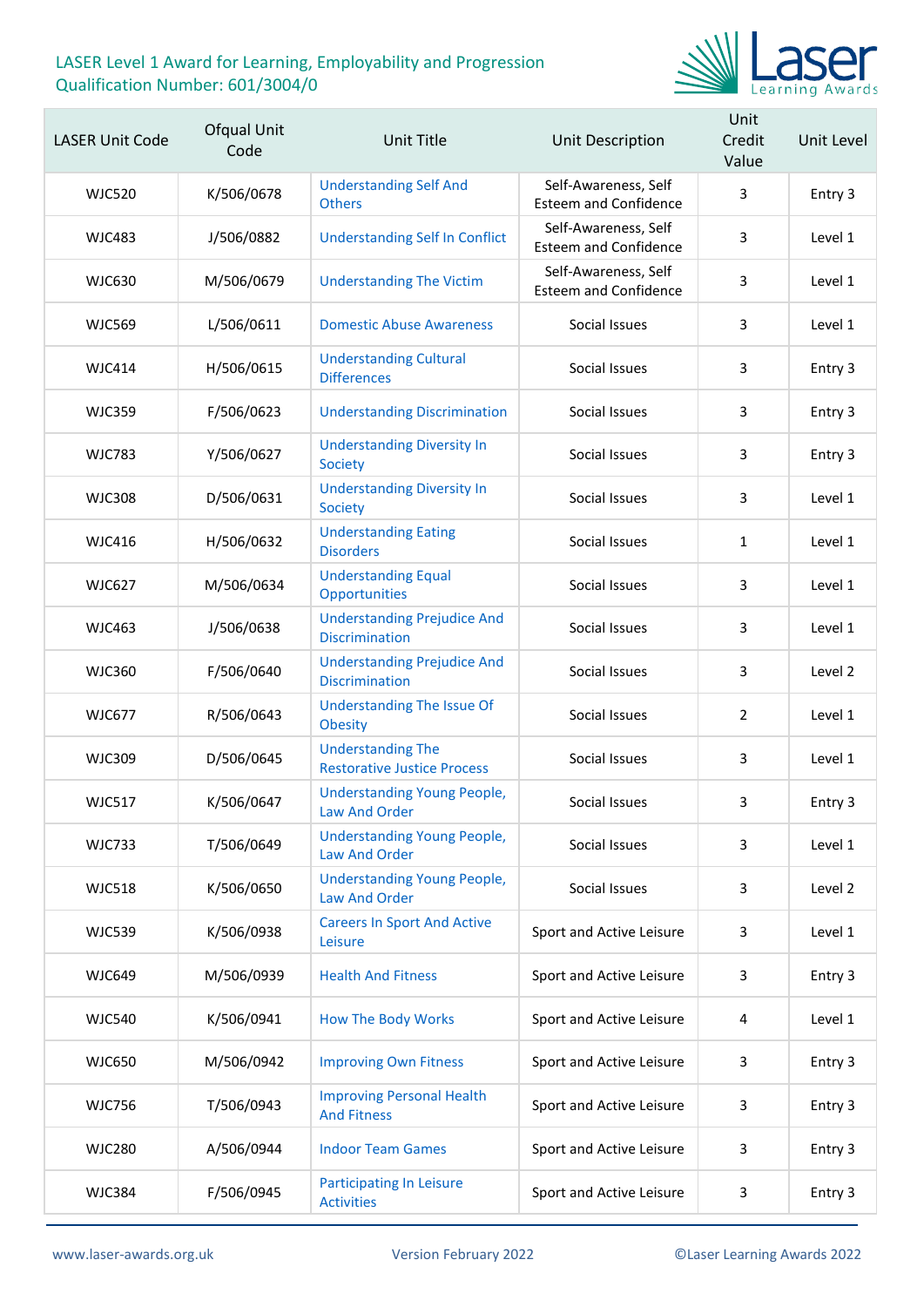

| <b>LASER Unit Code</b> | Ofqual Unit<br>Code | <b>Unit Title</b>                                                                          | Unit Description         | Unit<br>Credit<br>Value | Unit Level |
|------------------------|---------------------|--------------------------------------------------------------------------------------------|--------------------------|-------------------------|------------|
| <b>WJC489</b>          | J/506/0946          | Planning A Trip To A Visitor<br><b>Attraction</b>                                          | Sport and Active Leisure | 4                       | Level 1    |
| <b>WJC594</b>          | L/506/0947          | <b>Planning And Participating In</b><br><b>Short Walks</b>                                 | Sport and Active Leisure | 3                       | Entry 3    |
| <b>WJC701</b>          | R/506/0948          | <b>Planning Own Fitness</b><br>Programme                                                   | Sport and Active Leisure | 4                       | Level 1    |
| <b>WJC807</b>          | Y/506/0949          | <b>Risks And Hazards In Sport</b><br><b>And Active Leisure</b>                             | Sport and Active Leisure | 3                       | Level 1    |
| <b>WJC595</b>          | L/506/0950          | <b>Taking Part In Exercise And</b><br><b>Fitness</b>                                       | Sport and Active Leisure | 4                       | Level 1    |
| <b>WJC702</b>          | R/506/0951          | <b>Taking Part In Sport</b>                                                                | Sport and Active Leisure | 3                       | Entry 3    |
| <b>WJC808</b>          | Y/506/0952          | <b>Taking Part In Sport</b>                                                                | Sport and Active Leisure | 3                       | Level 1    |
| <b>WJC436</b>          | H/506/0954          | <b>The Angling Environment</b>                                                             | Sport and Active Leisure | 3                       | Entry 3    |
| <b>WJC541</b>          | K/506/0955          | <b>Understanding Nutrition,</b><br><b>Performance And Healthy</b><br><b>Eating</b>         | Sport and Active Leisure | 3                       | Level 1    |
| <b>WJC651</b>          | M/506/0956          | <b>Understanding Physical</b><br><b>Activity And Health</b>                                | Sport and Active Leisure | 6                       | Entry 3    |
| <b>WJC638</b>          | M/506/0794          | <b>Effective Skills, Qualities And</b><br><b>Attitudes For Learning And</b><br><b>Work</b> | <b>Work Experience</b>   | 3                       | Entry 3    |
| <b>WJC744</b>          | T/506/0795          | <b>Learning Through Work</b><br><b>Experience</b>                                          | <b>Work Experience</b>   | 3                       | Entry 3    |
| <b>WJC268</b>          | A/506/0796          | <b>Learning Through Work</b><br><b>Experience</b>                                          | <b>Work Experience</b>   | 3                       | Level 1    |
| <b>WJC371</b>          | F/506/0797          | <b>Participating In A Vocational</b><br><b>Taster</b>                                      | <b>Work Experience</b>   | $\overline{2}$          | Entry 3    |
| <b>WJC502</b>          | K/506/0082          | <b>Participating In A Vocational</b><br><b>Taster</b>                                      | <b>Work Experience</b>   | $\overline{2}$          | Level 1    |
| <b>WJC551</b>          | L/506/0107          | <b>Participating In A Vocational</b><br><b>Taster</b>                                      | <b>Work Experience</b>   | $\overline{2}$          | Level 2    |
| <b>WJC394</b>          | H/506/0081          | <b>Preparation For Work</b><br><b>Experience</b>                                           | <b>Work Experience</b>   | $\mathbf{1}$            | Entry 3    |
| <b>WJC474</b>          | J/506/0798          | <b>Understanding A Work</b><br><b>Experience Placement</b>                                 | <b>Work Experience</b>   | 3                       | Entry 3    |
| <b>WJC582</b>          | L/506/0799          | <b>Understanding What</b><br><b>Volunteering Is About</b>                                  | <b>Work Experience</b>   | $\mathbf{1}$            | Level 1    |
| <b>WJC745</b>          | T/506/0800          | Volunteering                                                                               | <b>Work Experience</b>   | $\overline{2}$          | Entry 3    |
| <b>WJC269</b>          | A/506/0801          | <b>Work Experience</b>                                                                     | <b>Work Experience</b>   | 3                       | Level 1    |
| <b>WJC372</b>          | F/506/0802          | <b>Work-Based Experience</b>                                                               | <b>Work Experience</b>   | 3                       | Entry 3    |
| <b>WJC475</b>          | J/506/0803          | <b>Work-Based Experience</b>                                                               | <b>Work Experience</b>   | 3                       | Level 1    |